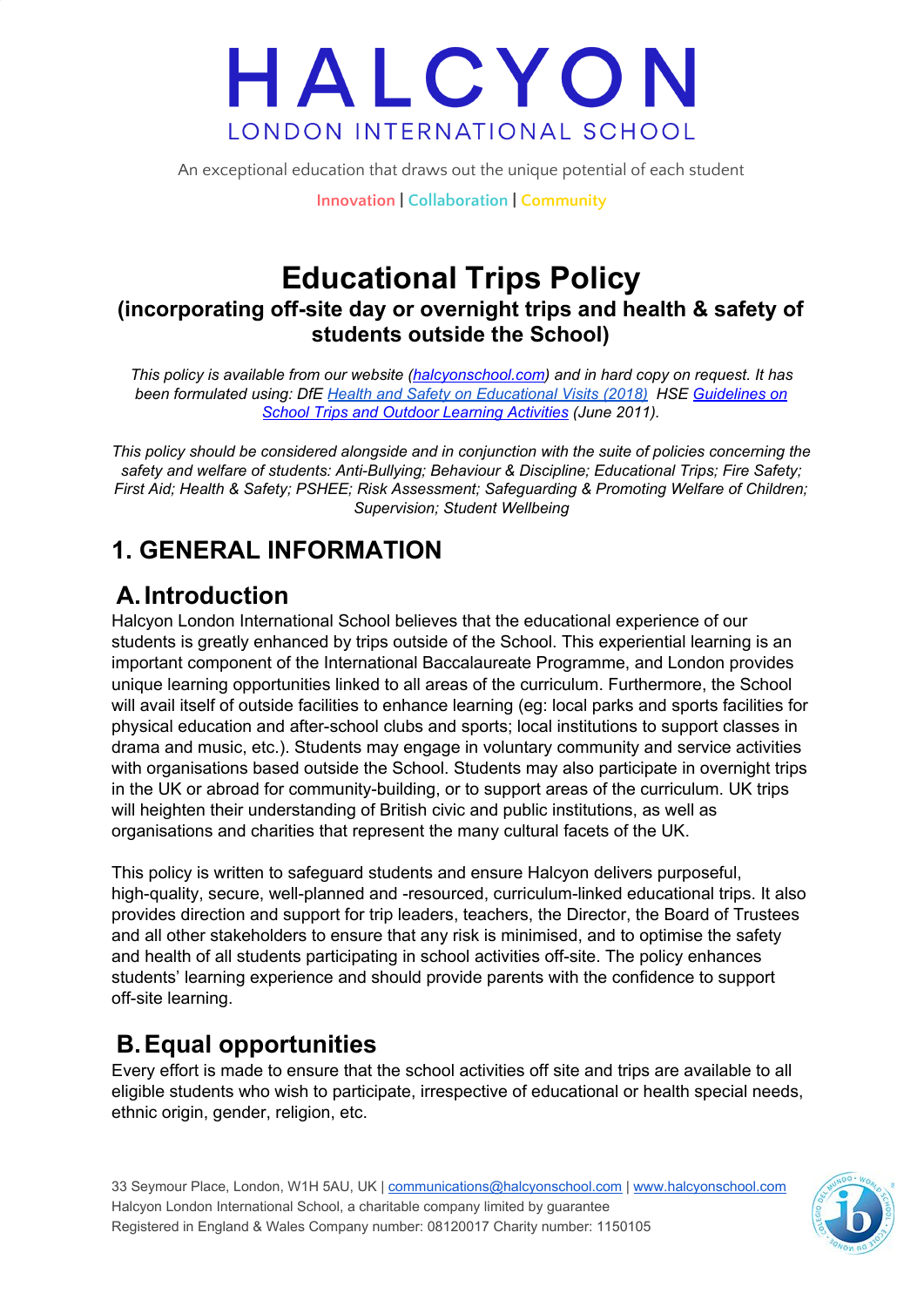An exceptional education that draws out the unique potential of each student

**Innovation | Collaboration | Community**

## **C. Definitions**

- I. **Off-site classes:** Where the School uses facilities outside of the School for regular classes (ie: physical education), this will normally be incorporated into the timetable and well publicised. The School may use a variety of sports facilities and these may change at relatively short notice subject to availability and the curriculum. This is a compulsory part of the overall educational programme.
- II. **Off-site community and service activities:** Community and service learning activities are an inherent part of the International Baccalaureate programmes and venues will be organised each term and all parties notified of off-site locations.
- III. **Trips and day outings in the Greater London area:** This is a compulsory part of the overall educational programme and parents will be made aware of these trips in advance. While it is preferable to have ample notice of these outings, some may be organised at relatively short notice (not less than one week) in response to an area of interest or learning generated by class activities or discussion.
- IV. **Overnight curriculum (including Service) trips:** These trips will be included in the School's annual calendar and publicised well in advance. Occasionally, overnight trips may be organised by teachers in response to particular interests or needs of students and therefore may be organised at shorter notice; however, at a minimum, parents will be notified at least six weeks in advance (eight weeks for trips that may require visas). These trips may be compulsory or strongly recommended as they may be integral to or support the regular curriculum. Detailed written information will be issued at least four weeks in advance, along with a parental consent form, which must be returned at least three weeks before the trip (see Appendix C).
- V. **Extra-curricular Activities trips:** These activities and venues will be organised each term and all parties notified of the possible use of off-site locations. In the case of activities such as local sports fixtures and competitions, visits to exhibitions, theatres, lectures, concerts, etc., notice of the off-site venue will usually be given at least two weeks in advance. Written parent consent will be sought as part of the registration for off-site extra-curricular activity trips.
- VI. **Overnight Extra-curricular Activities trips:** These are trips associated with the School's extra-curricular activities and are likely to be offered in order to participate in conferences or competitions organised by external organisations. Alternatively, they may be related to a school-supported community and service project. The School will publish these trips in the calendar, while reserving the possibility of adding new opportunities that may arise during the year. These trips are optional. Detailed written information will be issued at least six weeks in advance (eight weeks for trips that may require visas), along with a parental consent form, which must be returned at least four weeks before the trip (see Appendix C).

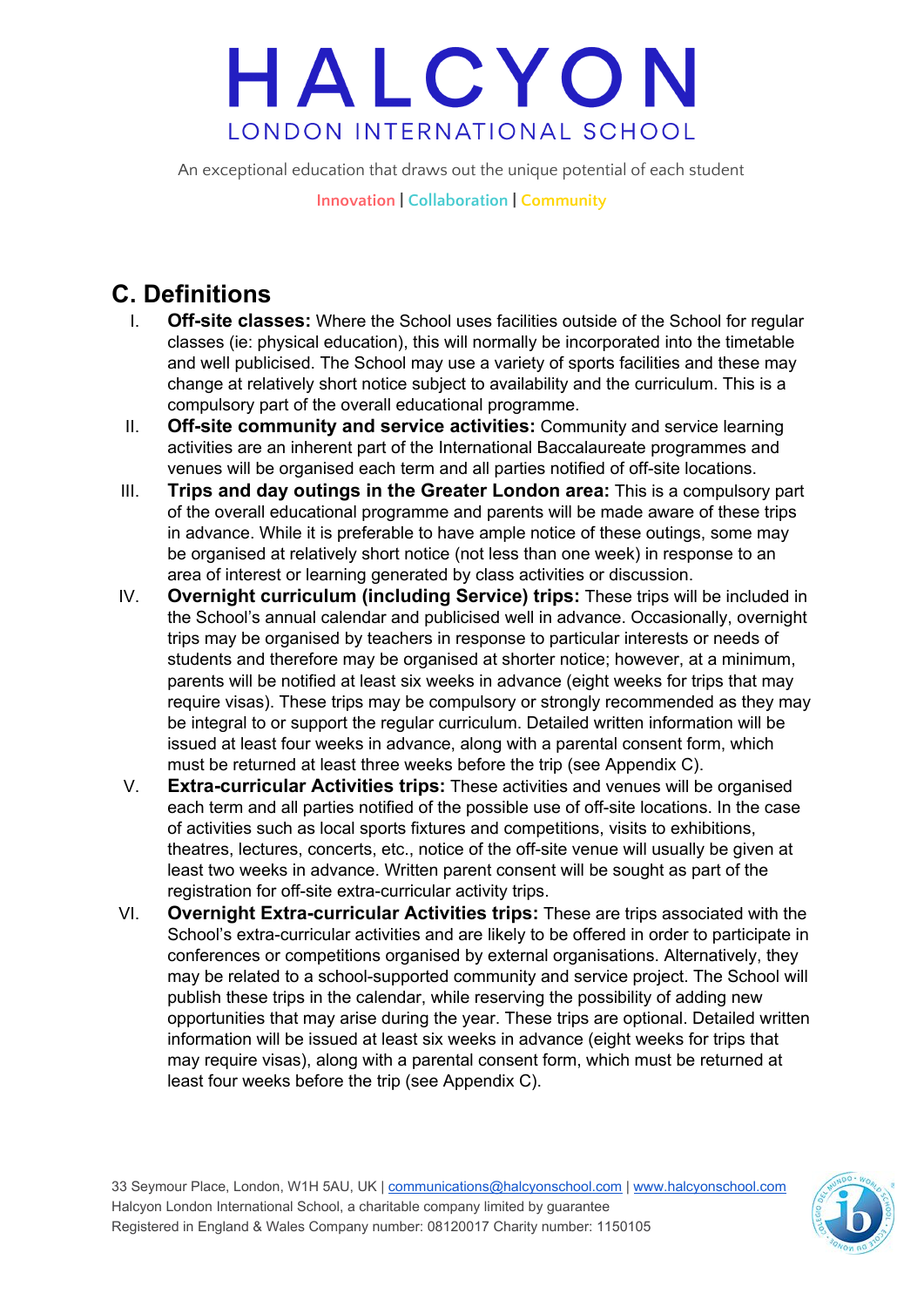An exceptional education that draws out the unique potential of each student

**Innovation | Collaboration | Community**

### **D. Communication with parents**

Halcyon, consistent with the International Baccalaureate, believes strongly in parental involvement and engagement with the programme. The importance and frequency of off-site classes, activities and trips will be communicated to parents as part of the student admissions process.

#### **I. Calendared Trips**

At the beginning of the school year, all major trips, and especially those including an overnight stay and/or incurring any significant additional cost for parents, will be published on the school calendar. All subsequent planned curriculum trips will be added to the school calendar as soon as possible, and notified to parents.

#### **II. Consent**

Specific written parental consent is not normally required for the majority of trips *which take place during the normal school day*. When a child joins the School, parents sign a general consent allowing their child to be taken off-site as such trips are an important part of Halcyon's approach to learning and development. Parents will be given details in writing about all significant trips in advance. Prior to such trips, the School will provide information for parents, by email and/or by holding an information briefing. Parents who wish to opt-out must inform the School in detail stating their reasons either in writing or by speaking to the Director.

If consent differs between parents, the School reserves the right to refuse to allow the student to take part in the trip.

For compulsory trips, there is no alternative provision of supervision at the School and absence from the trip is regarded as absence from the School. The only exceptions would be where a student has been unsuccessful in obtaining a visa to travel, or where some physical or learning impairment makes participation or access difficult. In such cases, alternative work will be provided.

All communication to parents about trips must be approved by the Director or by a member of the SLT.

### **E. Safety**

Safety is the first priority. The School expects parents to support the School in ensuring that their children follow the instructions given either by a member of staff, or by a qualified instructor, or accompanying volunteer, and that the children use the proper equipment. The School reserves the right to send any student home early, or ask them to sit out activities (at

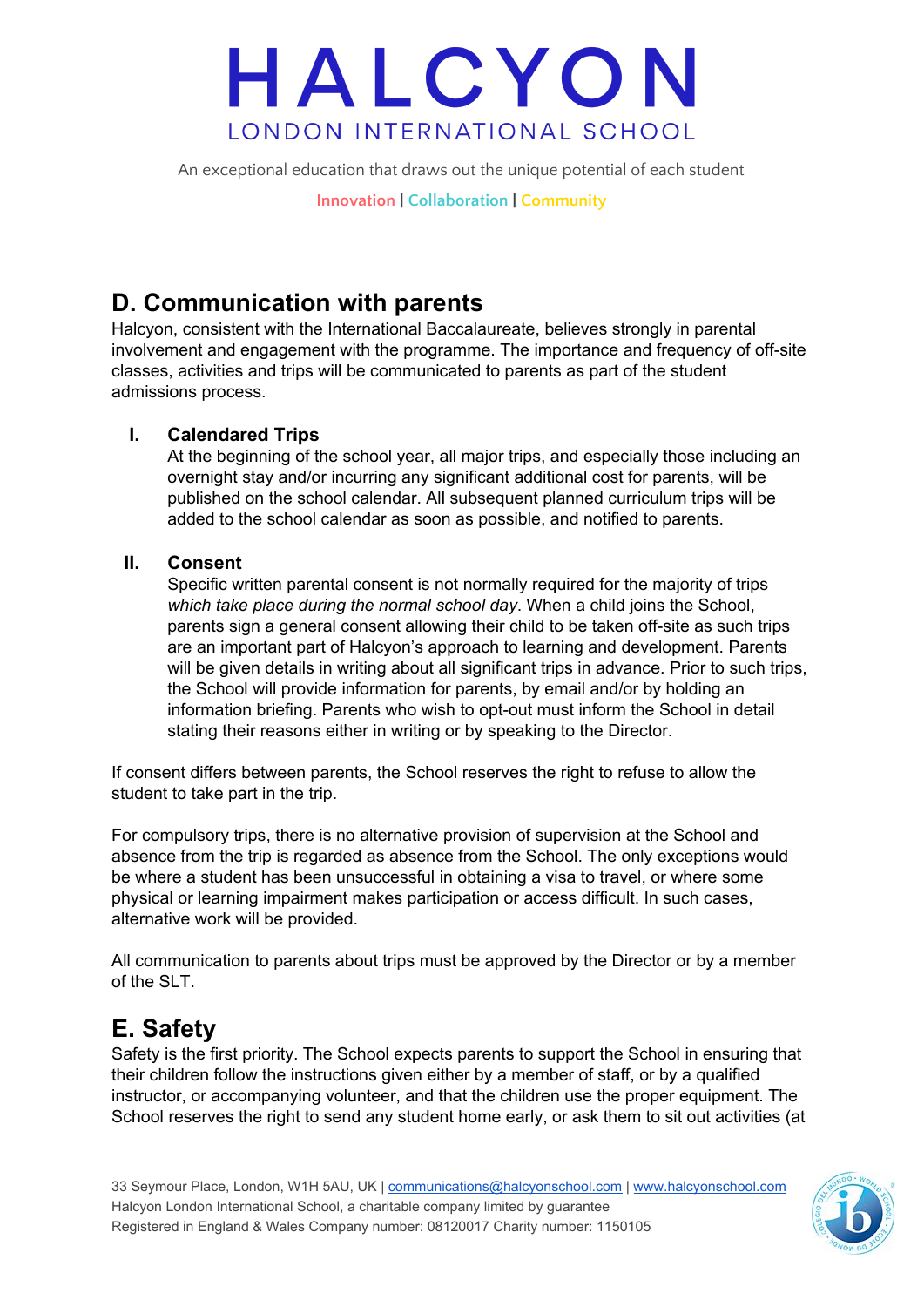An exceptional education that draws out the unique potential of each student

**Innovation | Collaboration | Community**

their parents' expense), if they decline to follow reasonable instructions given for their own and others' safety, or if they do not follow the School's behaviour policy.

### **F. Parents on off-site trips**

All parents who take part in off-site trips will be checked and assessed in accordance with the School's Safeguarding & Promoting Welfare of Children Policy.

### **G. Day trips or activities**

Parents may be invited to accompany a group on a day trip but at no time is a parent left solely in charge of a student/s. Parents are asked to assist in managing a group or an individual student, but only under overall supervision of a teacher. In such cases, parents will be properly briefed.

### **H. Overnight or overseas trips**

Parents and any other suitable adults may accompany the group with the approval of the Director and the requisite DBS clearance. Their costs must be budgeted for when planning the trip.

### **I. The number of subsidised staff on trips**

This calculation is made by fulfilling the following requirements:

- legal requirements regarding supervision and safety must be fully met
- students must be well cared for
- staff members' wellbeing will be considered, ensuring staff allocations do not place a workload on teachers that would impair their ability to supervise effectively
- parents must not unduly subsidise unnecessary staff.

In many cases school travel companies offer a standard number of free or subsidised places (from 1:12 to 1:8). This figure should be made clear in writing on the trip proposal form (see Appendix A). If the member of staff organising the trip believes that there is a particular reason for having additional staff this must be approved by the Director during the planning stage of the trip.

### **J. Trip Costs**

Parents must be confident that all trips are financially sound and efficiently managed. All trips must be budgeted for by the Field Trip Leader and this budget must be approved by the Learning Systems Coordinator, the Financial and Operations Director, or the Director, each of whom may ask for competitive quotes for services be provided. Travel companies organising overnight or overseas trips must be ATOL/ABTA bonded.

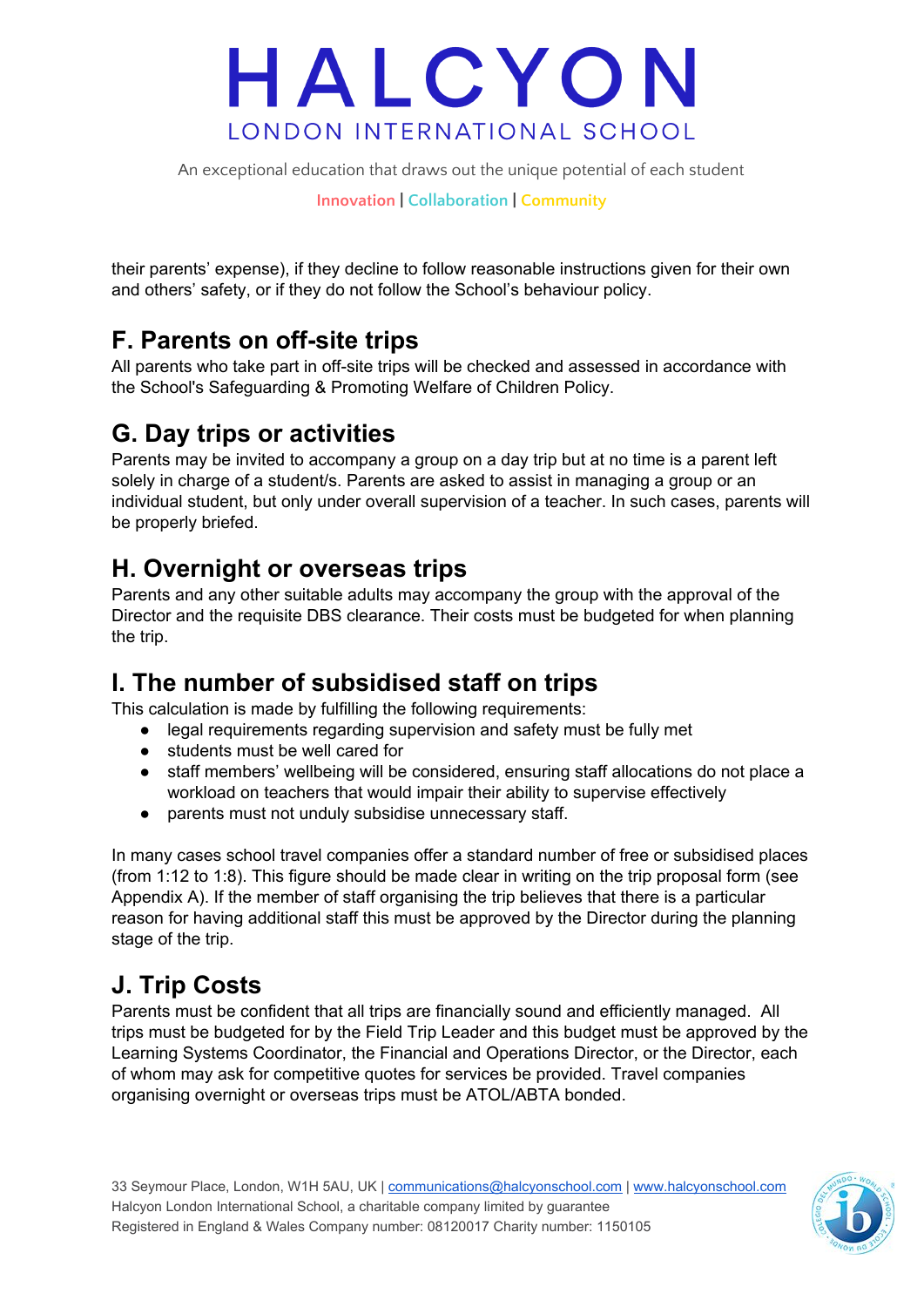An exceptional education that draws out the unique potential of each student

**Innovation | Collaboration | Community**

### **PART 2: GUIDANCE FOR STAFF INVOLVED WITH SCHOOL TRIPS**

## **A.Introduction**

Halcyon has a large number of trips and off-site activities and they are an important part of the School's educational ethos and of the International Baccalaureate pedagogical approach. Halcyon expects that every member of staff endorses the educational value of activities outside the classroom. The School encourages everyone to participate in, and support, trips. Halcyon always welcome suggestions from parents, or any stakeholder, for new trips.

### **B.Responsibilities**

Under the Health and Safety at Work etc. Act 1974, employers are responsible for the health, safety and welfare at work of everyone involved in or affected by a school trip or visit (to include but not restricted to: staff, volunteers, helpers and students). Halcyon, as employer, retains legal responsibility under health and safety legislation but delegates the statutory tasks to the Board of Trustees and/or the Director.

### **I. The Board of Trustees**

The Board of Trustees will satisfy themselves that proportionate and sensible preparations have been carried out for trips; that appropriate safety measures are in place; and that training needs have been addressed. They will ensure that the Director/Field Trip Leader show how their plans comply with legislation, regulations and guidance, including the School's policies.

### **II. The Director**

The Director is responsible for the oversight of all off-site trips and activities. The Director is responsible for, or will delegate, certain procedures, as indicated below:

- a) The IB Coordinators will approve a trip when it meets the requirements of the curriculum
- b) The Learning Systems Coordinator will review trips and ensure that they are spread through the different age groups, and the school year.
- c) The Learning Systems Coordinator will ensure that the activity will not present political bias that is not redressed by other activities, trips or teaching opportunities.
- d) The Learning Systems Coordinator will ensure that the organising teacher has checked parental consent forms (where required).

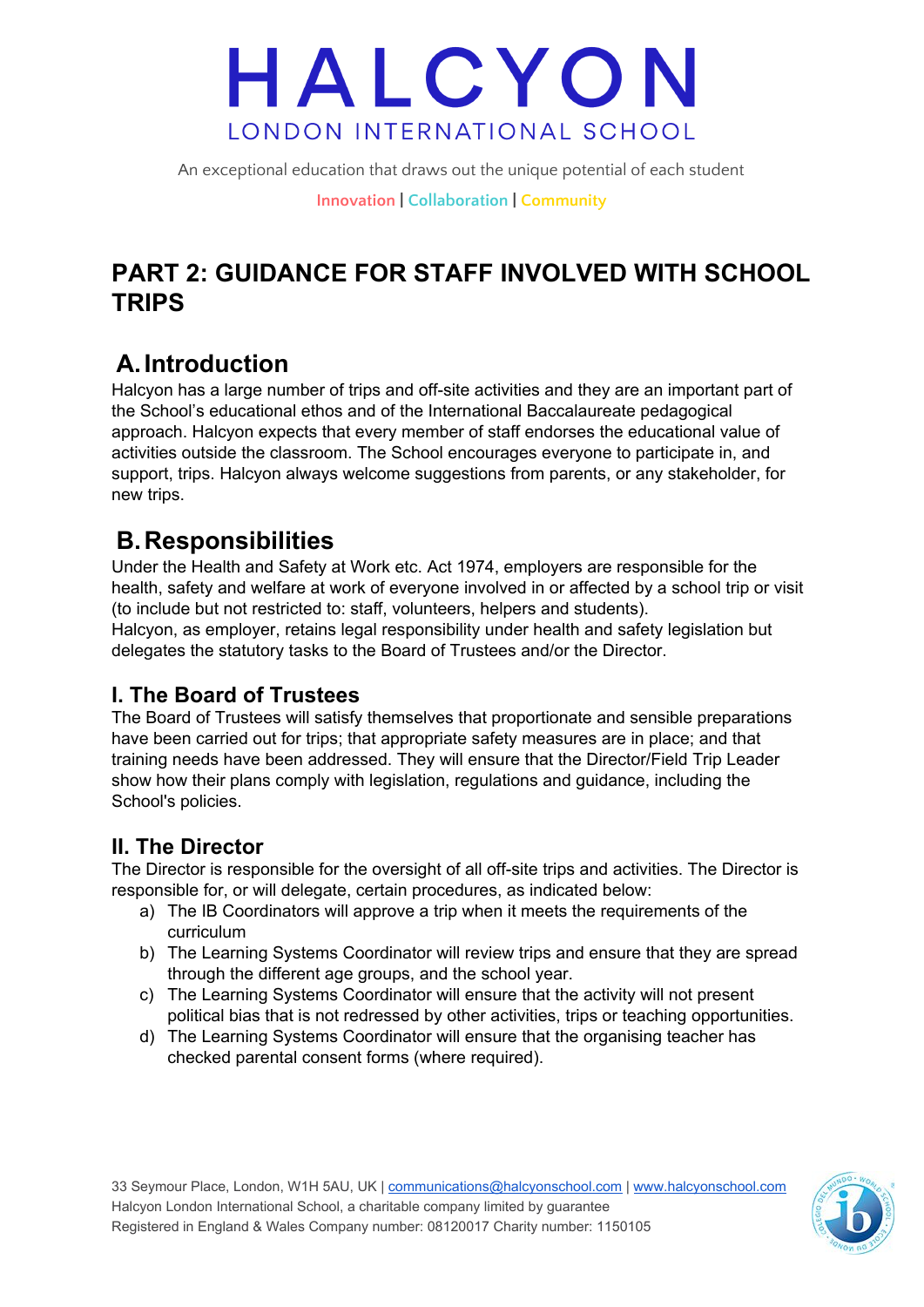An exceptional education that draws out the unique potential of each student

#### **Innovation | Collaboration | Community**

- e) The Learning Coach (SEN) and Student Wellbeing Team will confirm that any student issues (ie: access, extra support) have been provided for, including in-school support for students unable to travel.
- f) The Administrative Team will keep a record of all the appropriate documents in the school office, including a duplicate trip file, and reports of any accidents or incidents.
- g) The Director and HR Manager will ensure that all staff receive appropriate training for planning school trips including:
	- a) practical guidance on conducting risk assessments
	- b) emergency procedures
	- c) budgeting for trips
	- d) circumstances under which a trip might be terminated or curtailed; for instance, if weather conditions suddenly deteriorate.
- h) The Director will ensures that adequate insurance is in place for all school trips, either through the School's policy, through public liability or through purchase of supplemental policies on the part of students.
- i) The Learning Systems Coordinator ensures that, where appropriate, a qualified First Aider is accompanying the students on the trip.
- j) The Director serves as a 24/7 emergency contact for overnight trips and keeps parent contact details available.

### **III. The Field Trip Leader (FTL)**

Every trip, no matter how short, must be planned in advance by the member of staff who is in charge of organising and running it. There should always be a **designated Field Trip Leader**, who is responsible for organising the trip and must always travel with the group. In constructing a trip proposal, consideration must be given to

- a. the health and safety of all participants, and care for individual students.
- b. the merit/value of the learning experience and its relation to the intended curriculum
- c. the optimum timing of a trip.
- d. for overnight or overseas trips, it is preferable that the Field Trip Leader (FTL), or at least one of the teachers accompanying the trip, has previous experience of this sort of trip.
- e. providing students with balanced viewpoints should there be a risk that any activities may have inherently biased perspectives on matters of race, religion, creed, gender, sexuality.

The organising FTL must have appropriate training and must:

- f. conduct appropriate risk assessments (preferably, and if feasible, having visited the location before taking the students), including any risk assessments personalised to individual students (see Appendix B)
- g. plan for emergency procedures

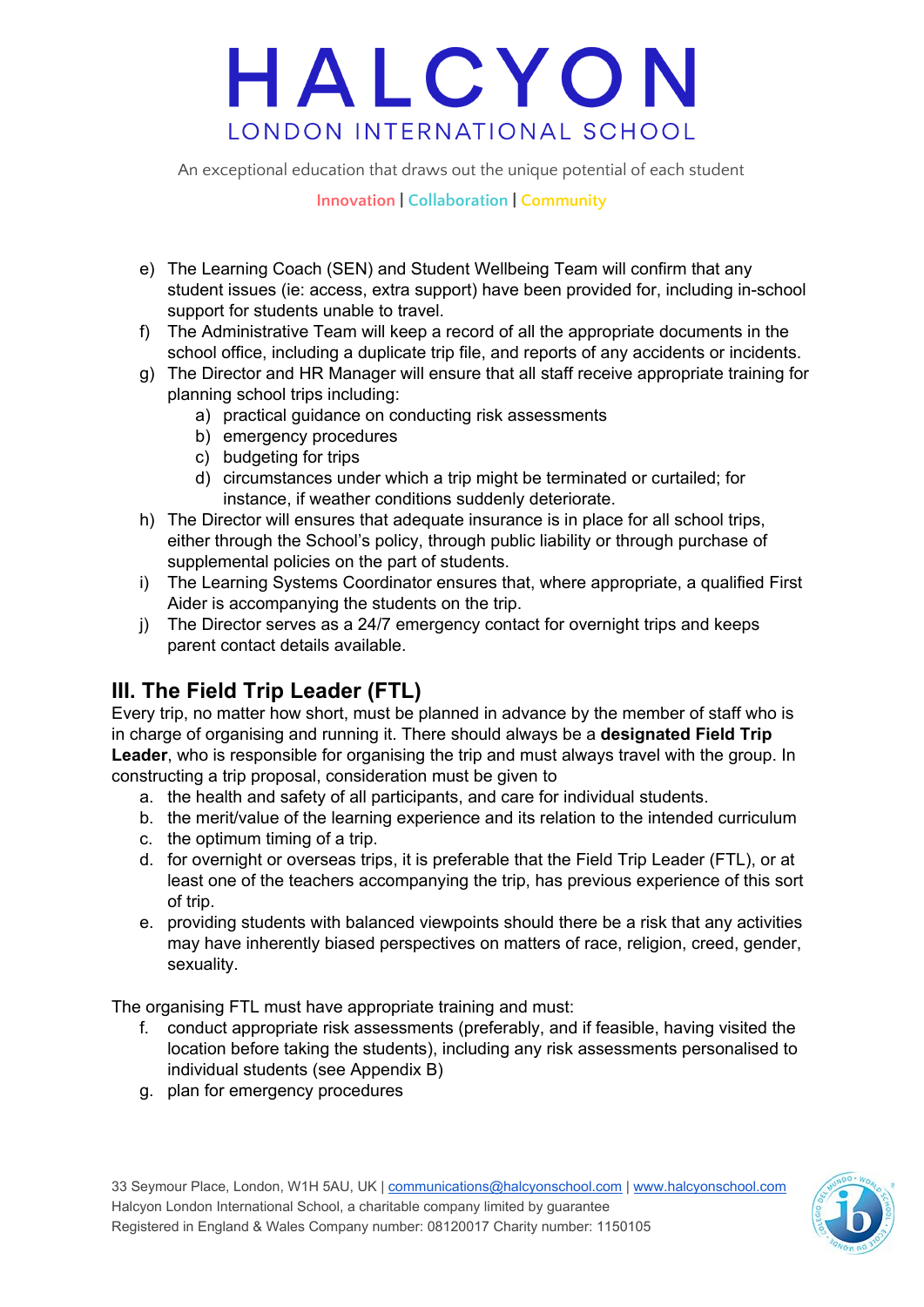An exceptional education that draws out the unique potential of each student

**Innovation | Collaboration | Community**

- h. ensure there is adequate care for student welfare and health and safety both during travel and at destinations
- i. verify insurance provision (ie: public liability at destinations)
- j. provide a detailed and thorough budget, including the circumstances under which a trip might be terminated or curtailed
- k. ensure that there is adequate first aid provision on the trip
- l. plan educational activities or club activities, and/or liaise with a local programme leader to plan for this
- m. ensure that where external travel agents are involved they are members of ATOL/ABTA
- n. ensure that any youth/education activities providers are licensed and their insurance details are made available to the School. It is advisable to obtain recommendations from other schools or organisations before engaging such providers for the first time
- o. ensure that there is adequate supervision on the trip with reference to the risk assessment(s)
- p. prepare a Field Trip Proposal Form (containing the information listed above) for the Learning Systems Coordinator or Director to approve. It is important to consider timing, especially if resources must be booked in advance to confirm the activity.

After the trip has been approved, the FTL will draft, for approval prior to publication, all information as follows:

- q. parent communication including trip objectives
- r. destination/s, dates and times,
- s. itineraries (if necessary)
- t. travel arrangements
- u. accommodation (if necessary)
- v. arrival/departure points
- w. website links, brochures, information packs, (as necessary)
- x. student supplies (special materials, clothing, equipment, etc.; spending money)
- y. accompanying adults
- z. written parental consent form (where required)
- Where relevant:
- aa. insurance details
- bb. costs and payment instructions
- cc. medical forms
- dd. emergency contact forms

External communications need to be approved by the Community Engagement Team or the Director.

Budgets need to be approved by the Finance and Operations Director or the Director.

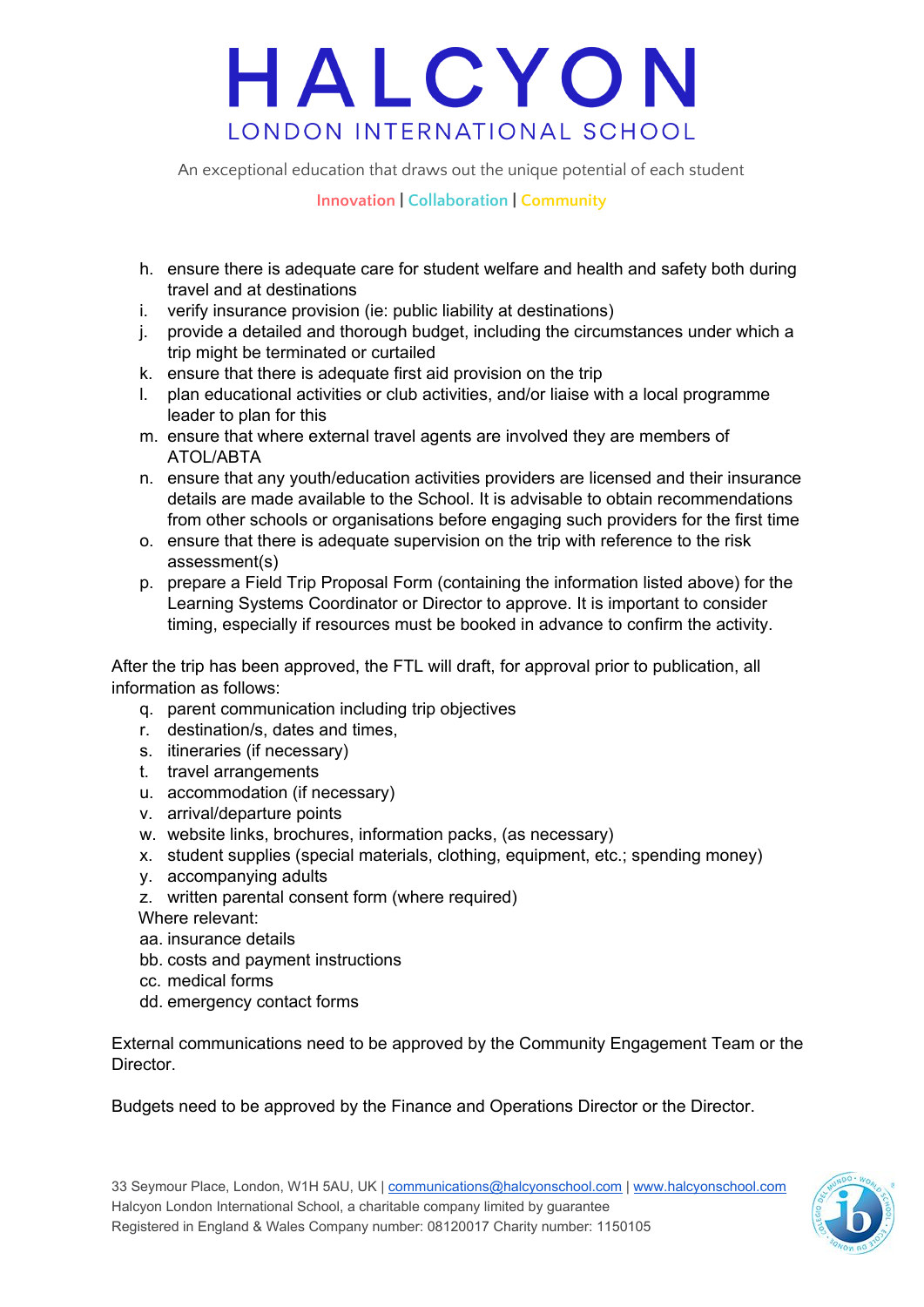An exceptional education that draws out the unique potential of each student

**Innovation | Collaboration | Community**

All other items need to be approved by the Learning Systems Coordinator or the Director.

In addition the FTL will

- ee. ensure that the trip has been added to the School calendar
- ff. ensure that a parent information session is provided for all extended overnight trips
- gg. prepare reference trip information to remain at School (providing copies to accompanying adults, if appropriate) that contains
	- i. details of travel and contacts (ie: coach/ferry/airline/train) or external travel organisers if appropriate
	- ii. the itinerary
	- iii. destination venues or host organisations with contact names and telephone numbers
	- iv. names and emergency contact numbers of all students and adults participating on the trip

In the case of overnight/overseas trips, the FTL will

- hh. name a deputy Field Trip Leader or teacher
- ii. obtain details on accommodation for all participants
- jj. liaise with the Administration Team to collect medical forms, emergency information including contact details of all travellers, including accompanying adults
- kk. ensure there are photocopies of passports, visas and European Health Insurance Card (EHIC), where appropriate
- ll. ensure that the Administrative Officer has a copy of the trip file
- mm. brief in advance any other adults supervising the activity or trip.

After the trip, the FTL is required to:

- nn. evaluate the trip by completing the Trip Reflection form (see Appendix D). This supports planning future trips
- oo. evaluate, if requested, the performance of volunteer parents or others who have accompanied the trip
- pp. if the trip represented bias towards partisan political issues ensure that there is a debrief or other educational activity or lesson planned to redress that bias
- qq. if an accident or incident occurred, ensure that the incident is properly recorded and reported to the Director. The Director will ensure that the incident is reported to the appropriate regulatory authority, such as the Health & Safety Executive (HSE), if necessary
- rr. if a behaviour incident has occurred during the trip, a report must be filed with the Director who should be kept informed of any interventions or consequences of a disciplinary nature.

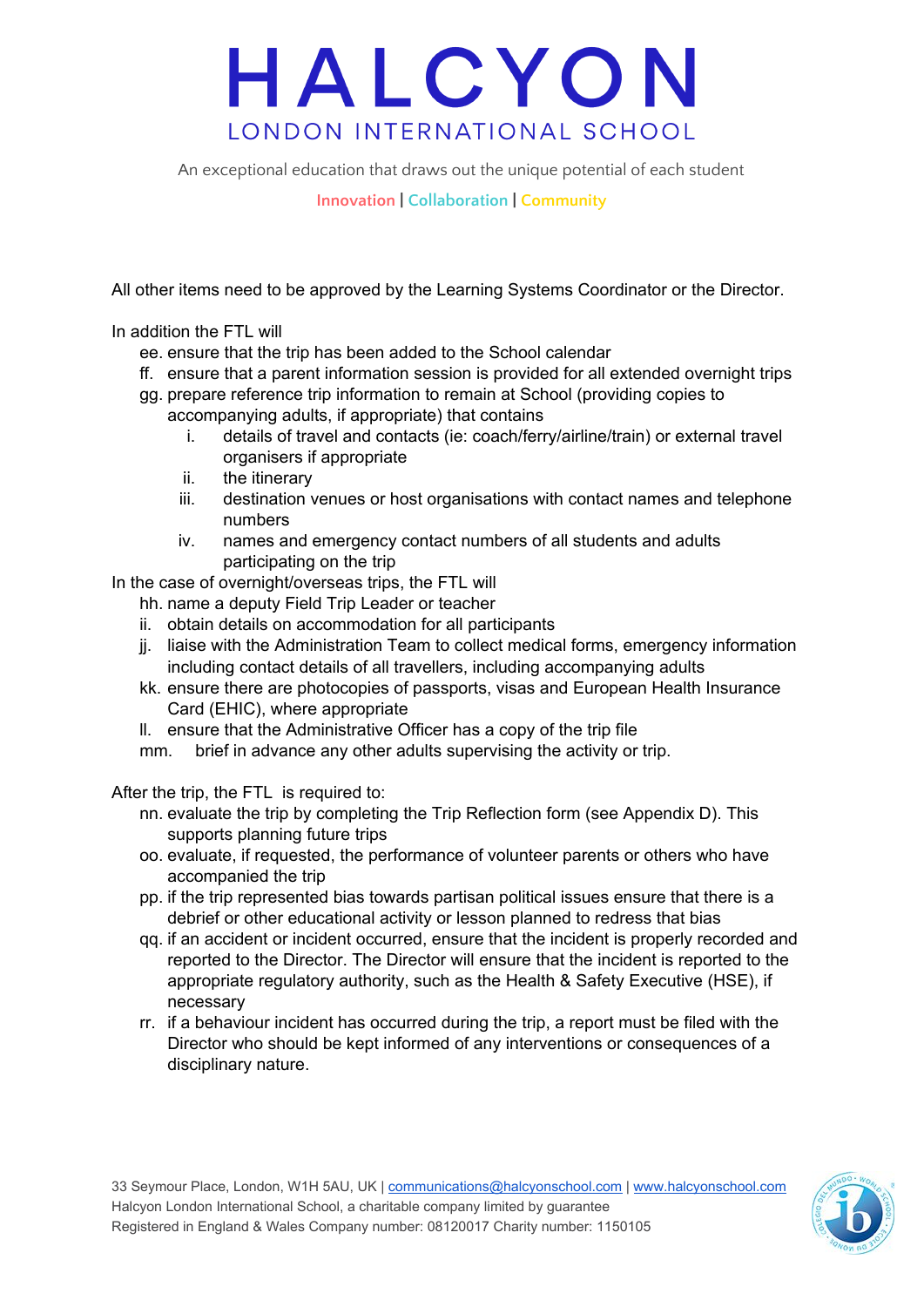An exceptional education that draws out the unique potential of each student

**Innovation | Collaboration | Community**

### **IV. The students**

The FTL must make it clear to students that they must:

- a. not take unnecessary risks
- b. follow instructions of the FTL and other adults, including volunteer parents, external tour leaders or guides, staff working for transport (ie: coach drivers, etc.), or representatives of the host venue including accommodation and restaurants
- c. dress and behave sensibly in accordance with the school's behaviour policy
- d. remember that they are ambassadors for the school, the International Baccalaureate, and their respective countries
- e. notify the FTLor any accompanying adult of any situation they think will hurt or threaten anyone in the group or the group as a whole
- f. consult an adult if they feel in jeopardy or at risk. (They should not be coerced into any activity that they fear.)

### **V. The parents**

Having chosen to enrol their children at the school, parents are expected to support their children's participation in compulsory off-site trips and activities. This is demonstrated by:

- a. agreeing to, and signing, the school's terms and conditions upon accepting a place at Halcyon London International School
- b. providing the FTL with required information such as emergency contact details or medical information when requested
- c. signing the travel consent forms and returning in a timely manner
- d. volunteering to accompany trips when appropriate
- e. suggesting trips or activities that may be of interest to or relevant to students at the school.

## **C. Planning Trips**

To ensure that field trips can be planned properly, do not unnecessarily disrupt school, and can be clearly communicated to the community, the School will need good notice of planning. The following requirements on minimum notice times is designed to support appropriate planning:

- a. Overnight, abroad, and longer than two nights: 20 weeks
- b. Overnight, and longer than three nights: 16 weeks
- c. Overnight: 6 weeks
- d. Whole day: 4 weeks
- e. Half-day: 3 weeks

If a request is not submitted by these deadlines, there is no guarantee that the School Leadership Team will approve the trip.

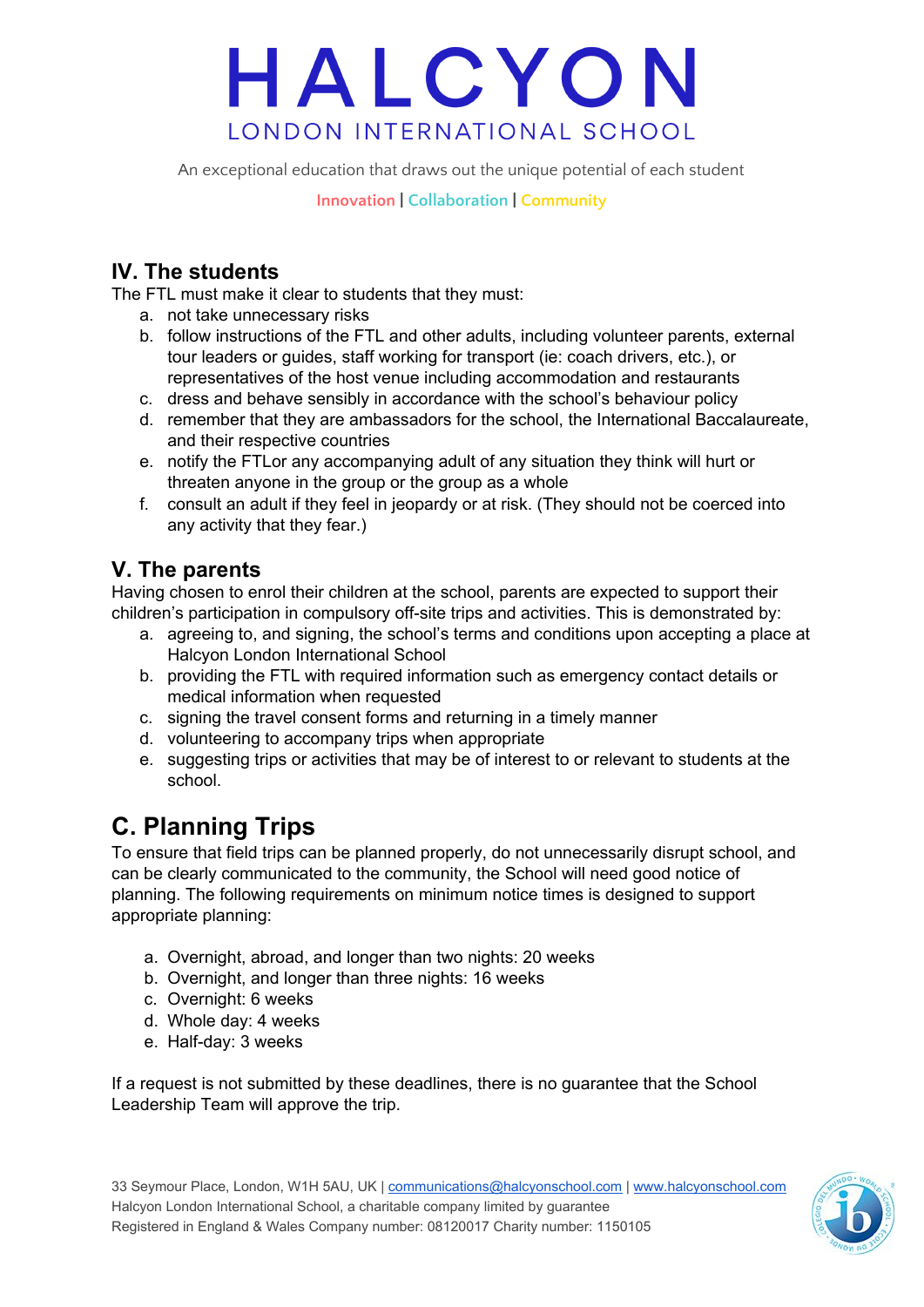An exceptional education that draws out the unique potential of each student

**Innovation | Collaboration | Community**

### **I. Purpose of off-site activity or trip**

In all cases the reasons for leaving the School must be based on sound pedagogical or educational reasons. If there is flexibility as to the timing, careful consideration should be given to other activities, tests and examinations, student timetables, and major religious festivals which may discourage some students from attending.

#### **II. Liability and insurance**

The law places the Field Trip Leader 'in loco parentis'. The *DfE [Health](https://www.gov.uk/government/publications/health-and-safety-on-educational-visits/health-and-safety-on-educational-visits) and Safety on [Educational](https://www.gov.uk/government/publications/health-and-safety-on-educational-visits/health-and-safety-on-educational-visits) Visits (2018)* and the document *School Trips and Outdoor Learning [Activities](http://www.hse.gov.uk/services/education/school-trips.pdf)* published by the Health & Safety Executive in 2011 should be read by the Field Trip Leader. These resources state that a teacher's responsibility is to *"act as any reasonable parent would do in the same circumstances"* and emphasise a *"common sense and proportionate approach to risk assessment and risk management"*.

The School has employers' liability insurance and public liability insurance, as well as a group travel policy that covers most trips inside the UK and overseas. This cover includes the vast majority of activities that could possibly occur on school trips. However, any member of staff organising an adventurous or hazardous activity should consult the Director to determine whether or not the activity is covered by the School's policy before submitting the trip proposal. An extension can usually be arranged. The Field Trip Leader should ensure that they take a copy of the School's travel insurance with them on any overnight/overseas trips.

The School will support its staff in the event of an accident occurring, provided they have adhered to policy, taken all reasonable precautions and exercised reasonable care and judgement.

#### **III. Transportation**

For trips in the London area, particularly with small groups, it is most efficient to walk or use public transportation, in which case, through advance planning, free transport may be possible. (Public transport will also require particular attention in the risk assessment as students risk becoming separated from the Field Trip Leader.) For longer trips or larger groups travelling by rail or coach, advance planning is required for this in order to secure the best group rates or quotes from independent coach companies.

Except in exceptional circumstances, Halcyon London International School does not authorise staff to transport students in their private cars. The School's policy is never to allow students to be transported in cars belonging to parent helpers, unless the parents make a private arrangement that does not involve the School (i.e.: returning from sports fixtures at

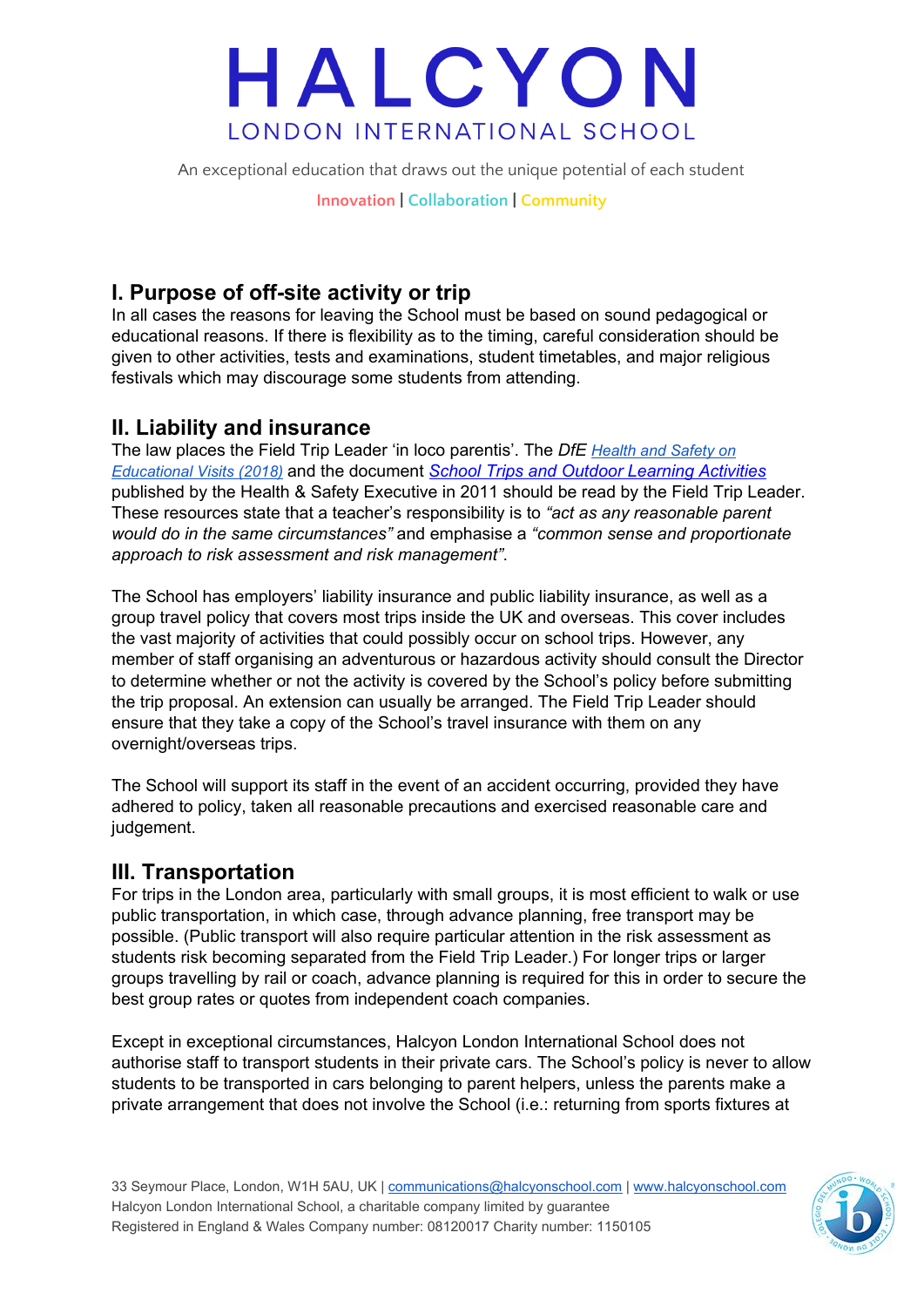An exceptional education that draws out the unique potential of each student

#### **Innovation | Collaboration | Community**

other schools). In such cases, written permission is required and must be put on file in the School office. In last minute emergency situations a text message to the responsible staff member may be accepted which must be followed by an email or letter from the parent.

Students are required to wear safety belts in all coaches, mini vans or private vehicles and it is the responsibility of all accompanying adults to ensure this is enforced.

The School will only approve travel organisations or tour companies that are properly licensed (ATOL/ABTA members).

#### **IV. Accommodation for overnight trips**

Whether recommended by an external tour company or selected by the Field Trip Leader, the following should be considered when planning accommodation:

- a. Chaperones should be adjoining or as close to student rooms as possible
- b. Student rooms should, preferably, not be on the ground floor
- c. Students should be accommodated in adjoining rooms in clusters or as a group if at all possible, and boys' and girls' rooms must be separated
- d. Everyone (including students) should be made aware of the room locations of all others, with emergency evacuation routes and exits pointed out
- e. Security arrangements and whether there is 24-hour reception (and if not, what measures are taken to secure the venue after hours). This includes, public access to the building, and/or the floor/rooms accommodating the students, and appropriate measures to ensure students are secure
- f. Windows and doors of student rooms should be checked to ensure that locks work. If not, and this presents a risk, consider the feasibility of re-arranging or exchanging rooms
- g. Provision for storing valuables
- h. The local area and any threats to student safety (such as nightlife, busy roads, natural hazards).

### **V. Preparation for Trips**

Preparatory tasks for trips include:

- a. Planning itinerary and investigating cost and availability of tickets for tours required
- b. Budget, including all costs (eg: support materials, guides, translators, staff costs)
- c. Planning travel for all segments of the trip
- d. Consideration of catering/meals requirements, including special dietary requirements, and provision
- e. Preparation of educational materials to support the trip and any pre-trip educational preparation

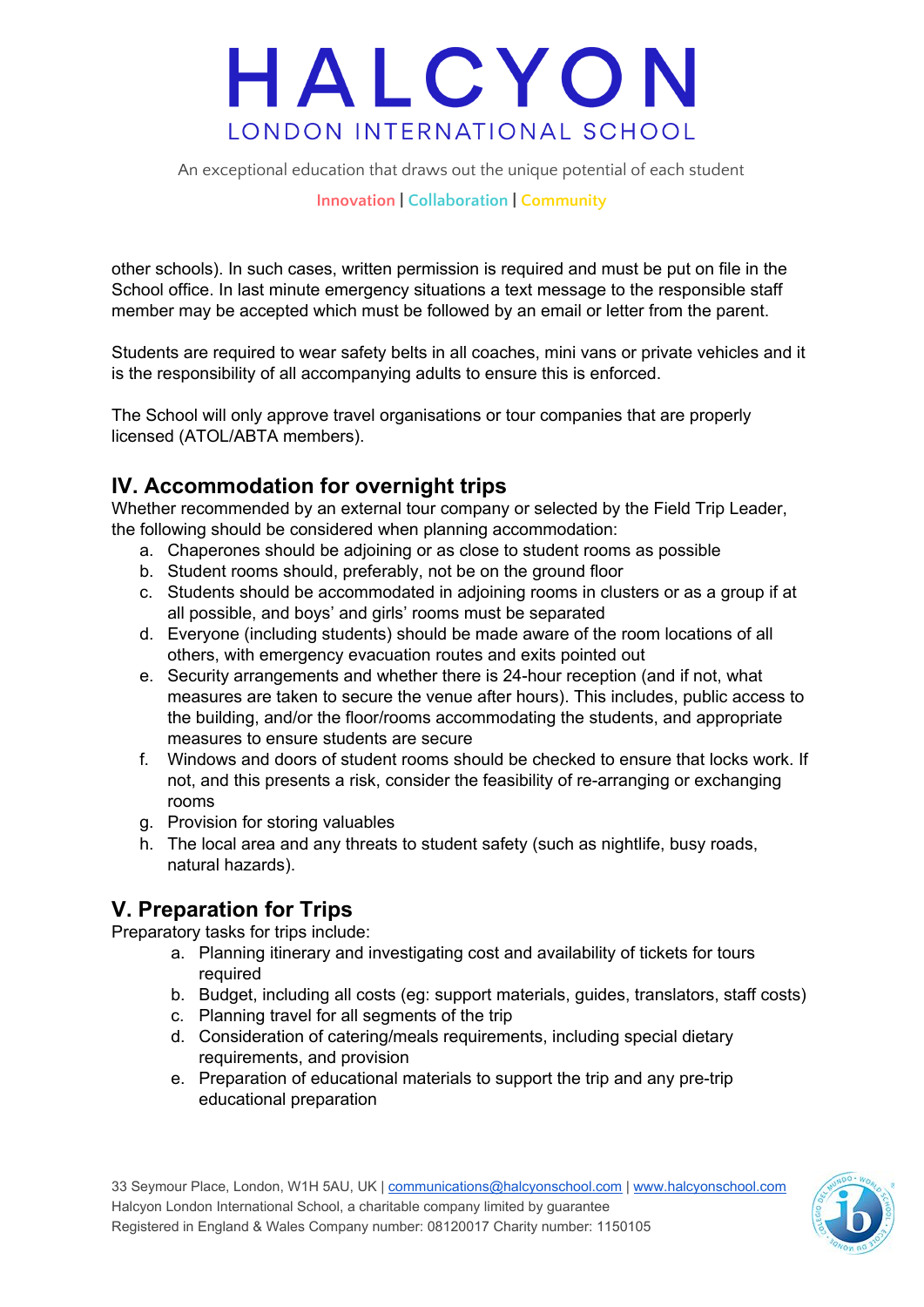An exceptional education that draws out the unique potential of each student

**Innovation | Collaboration | Community**

- f. Consideration of suitability for age group in terms of academic content, health, safety and safeguarding considerations (to be addressed in risk assessment)
- g. Due consultation with students, colleagues and parents, and especially the relevant IB Coordinator
- h. Number of adults required, whether parents or other staff, and who may be best suited.

#### **For overnight/overseas trips**

- i. The availability and costs of travel visas for participants
- j. Medical issues such as required vaccinations
- k. The provision of suitable accommodation
- l. Completing an appropriate risk assessment
- m. Any challenges presented by language differences.

#### **VI. Planning list for Field Trip Leader**

The list that follows is designed to cover all the planning that the Field Trip Leader needs to undertake for an extended trip or a trip away from central London. It is designed to be as comprehensive as possible. Sections written in italics are not necessary for domestic trips.

The Field Trip Leader should consult with the Learning Systems Coordinator, the relevant IB Coordinator and colleagues on suitable dates, precedents, etc.. Discuss a preliminary plan with Learning Systems Coordinator or Director, including purpose, location, transport, hotels, activities, itinerary, number and age of participants

- $\Box$  Calculate the staff to student ratio (see below)
- $\Box$  Prepare a draft itinerary, fully budgeted, to be sent to parents at appropriate time
- $\Box$  Decide transport for all sections of the journey
- $\Box$  Prepare fully inclusive budget for the trip, including an appropriate contingency for delays and emergencies. (The costs of the accompanying staff must be included)
- $\Box$  Check that any service provider is licensed and that individual instructors possess a recognised qualification from a national body
- $\Box$  Obtain clear statement from the centre about their responsibilities for the safety of the students before making any commitment. Ask for copies of their risk assessments
- $\Box$  Prepare the risk assessment/s (see Appendix B and below)
- $\Box$  Check the School's insurance cover (see above) if the trip involves hazardous activities
- $\Box$  Find other members of staff or parents who are willing and able to participate in the trip*. It is desirable to have at least one member of staff who speaks the language of the country to be visited.* Consider subject specialists that may be particularly useful for some trips. Consider inviting suitable parents to accompany school trips,

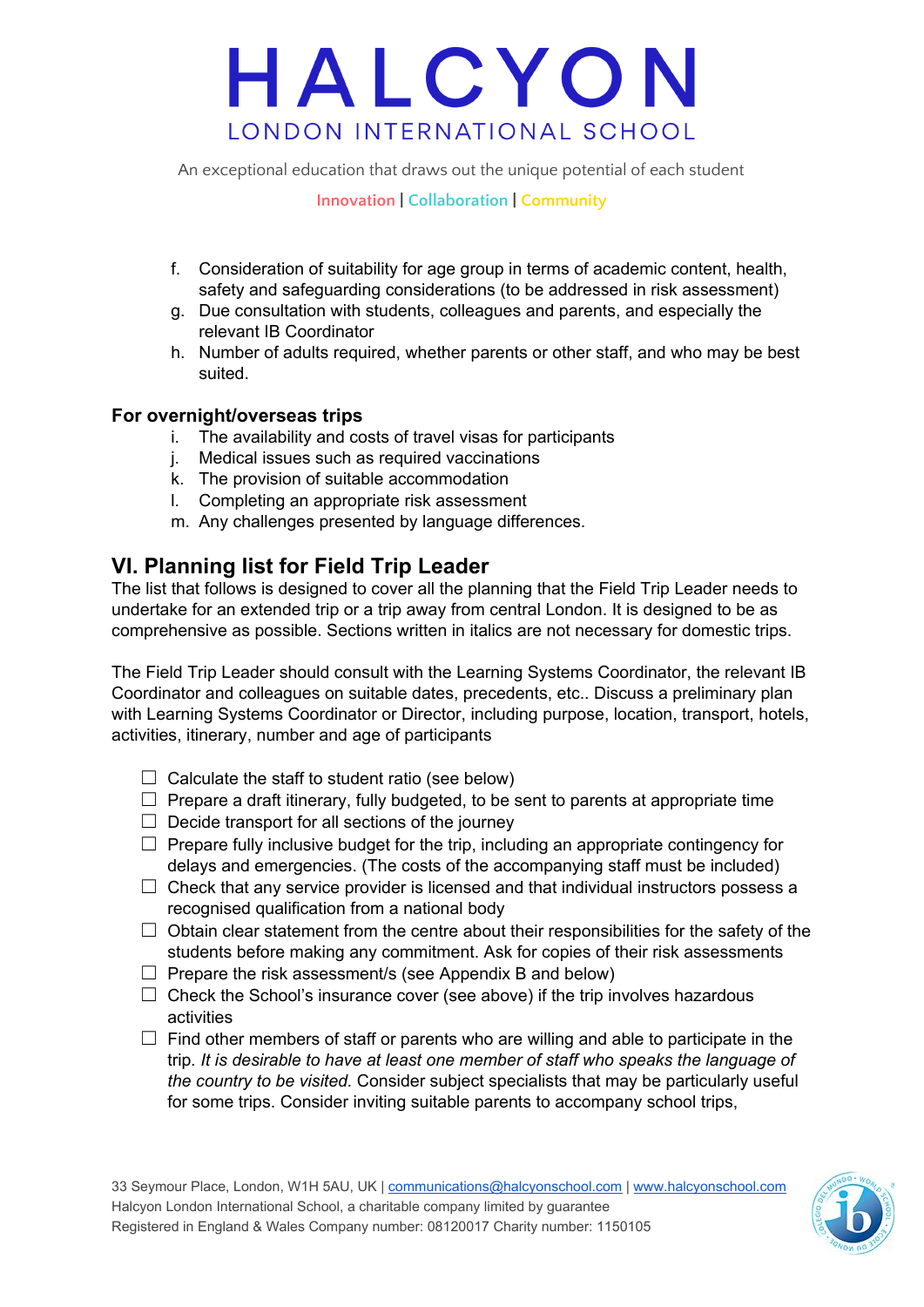An exceptional education that draws out the unique potential of each student

**Innovation | Collaboration | Community**

particularly when it may be difficult to make other teachers available. Overnight trips should be planned to ensure sufficient staff are available to allow colleagues to have planned non-contact, non-supervision, time.

- $\Box$  Always have a qualified First Aider accompany the trip
- $\Box$  If parent volunteers participate: arrange for any volunteers participating in the trip to obtain a DBS. (The HR Manager will make the necessary arrangements)
- $\Box$  Check that the tour company/airline is ATOL/ABTA bonded to provide cover in the event of the bankruptcy of the provider
- $\Box$  Carry out a reconnaissance visit if the location is not one that the School has visited before, subject to the Director's approval.
- $\Box$  Establish the minimum and maximum numbers for the trip to be viable (bearing in mind that the costs of the accompanying staff will be divided amongst the participants)
- ☐ Ascertain the medical *and visa* requirements
- $\Box$  Establish when the deposits are required by theatres/museums/ tour operators/airlines/activity centre etc., and ensure that the size of the deposit requested from parents is sufficient to cover these costs (including the costs of deposits for accompanying staff)
- ☐ *Check destination's [Foreign](https://www.gov.uk/foreign-travel-advice) Travel Advice on gov.uk*

### **VII. Staff/student ratios**

There must be an adequate ratio of adults (at least 1:10) to supervise students throughout each trip. The ratio should become closer the more complex or hazardous the activity. If staff have any queries they should consult with the Director.

#### **Considerations for choosing additional adult/staff supervision**

- a. Gender balance for residential trips particularly, male and female adult supervisors are required
- b. Individual/special needs or circumstances of participating students
- c. Nature of activities on trip matched to skills/interest of accompanying adults
- d. Accommodation arrangements

#### **VIII. Exploratory visits**

When visiting a venue in advance, the organising teacher should consider:

- a. Suitability of the venue for the purposes of the school activity and other needs (catering/eating facilities, toilets, etc.)
- b. Resources available to support learning objective/activity
- c. Ease of accessibility and journey time
- d. Location safe environment, including challenges presented by weather
- e. Potential risks presented preferable if location has an existing risk assessment.

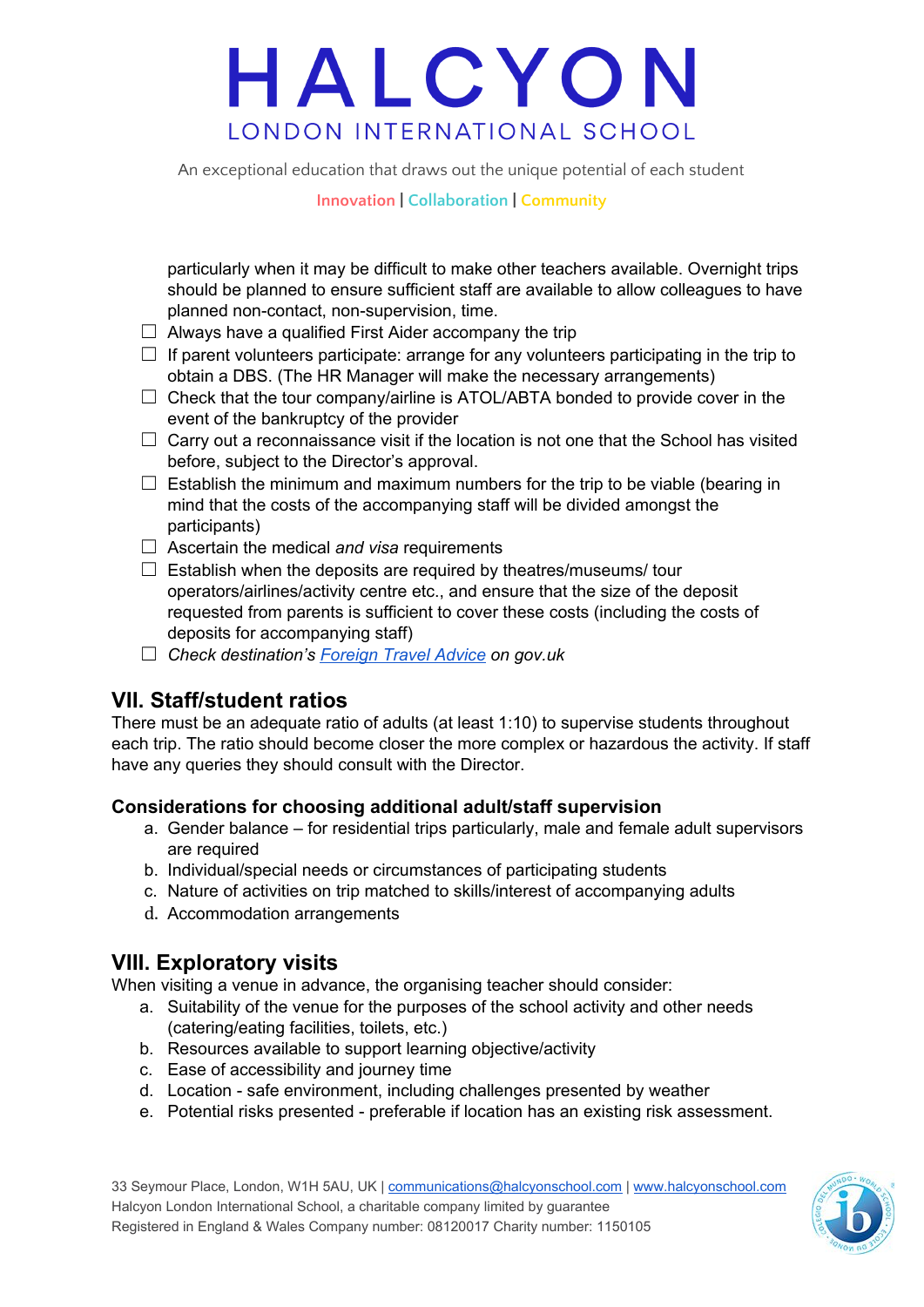An exceptional education that draws out the unique potential of each student

**Innovation | Collaboration | Community**

### **IX. The risk assessment**

Halcyon will ensure that teachers are trained in conducting risk assessments on the potential hazards involved in a trip or activity being planned. The School uses a set pro-forma approved by the Board of Trustees (see Appendix B). The Field Trip Leader should review examples kept in the School office and consult with the Learning Systems Coordinator or Director to ensure that the risk assessment process is fully understood.

Further guidance is set out by the DfE's Health and Safety: Advice for [Schools,](https://www.gov.uk/government/publications/health-and-safety-advice-for-schools) including:

- a. Identifying the potential hazards of the place being visited.
- b. Listing the groups of people that are especially at risk from the significant hazards.
- c. Evaluating the risks and decide on precautions (which may involve listing existing controls or notifying where the information may be found).
- d. Considering how he/she would cope with the hazards which are not currently identified or fully controlled.
- e. Carrying out continual monitoring of risks and hazards throughout the visit. **The DfE advice emphasises the importance of a common sense and proportionate approach to risk assessment and risk management, remembering that in schools both are tools to enable children to undertake activities safely, and not prevent activities from taking place.** Sensible risk management cannot remove risk altogether but it should avoid needless or unhelpful paperwork.

In line with the DfE's latest advice, the School will maintain a dossier of generic risk assessments that cover sports fixtures, theatre and museum visits and most of our regular trips. These may be used for trips to local amenities. Where the trip involves higher levels of risk such as those involving adventure activities, a separate assessment of significant risks must be carried out. Professionally operated licensed activity centres and tour operators specialising in school trips will usually conduct their own risk assessments and the organising teacher/group leader should ask for copies and review them at the planning stage. Any uncertainties should be discussed with the Director. Additional risk assessments may also be needed to ensure complete coverage of all aspects of the trip. Generally, risk assessments carried out by the School for previous trips may be updated and re-used, unless there has been a change of circumstances.

### **X. Checklist**

After permission is granted (see minimum notice times above) the Field Trip Leader will:

a. For overnight or overseas trips, after approval by the Director, send a preliminary letter to parents/guardians of the target age group, outlining the dates and times,

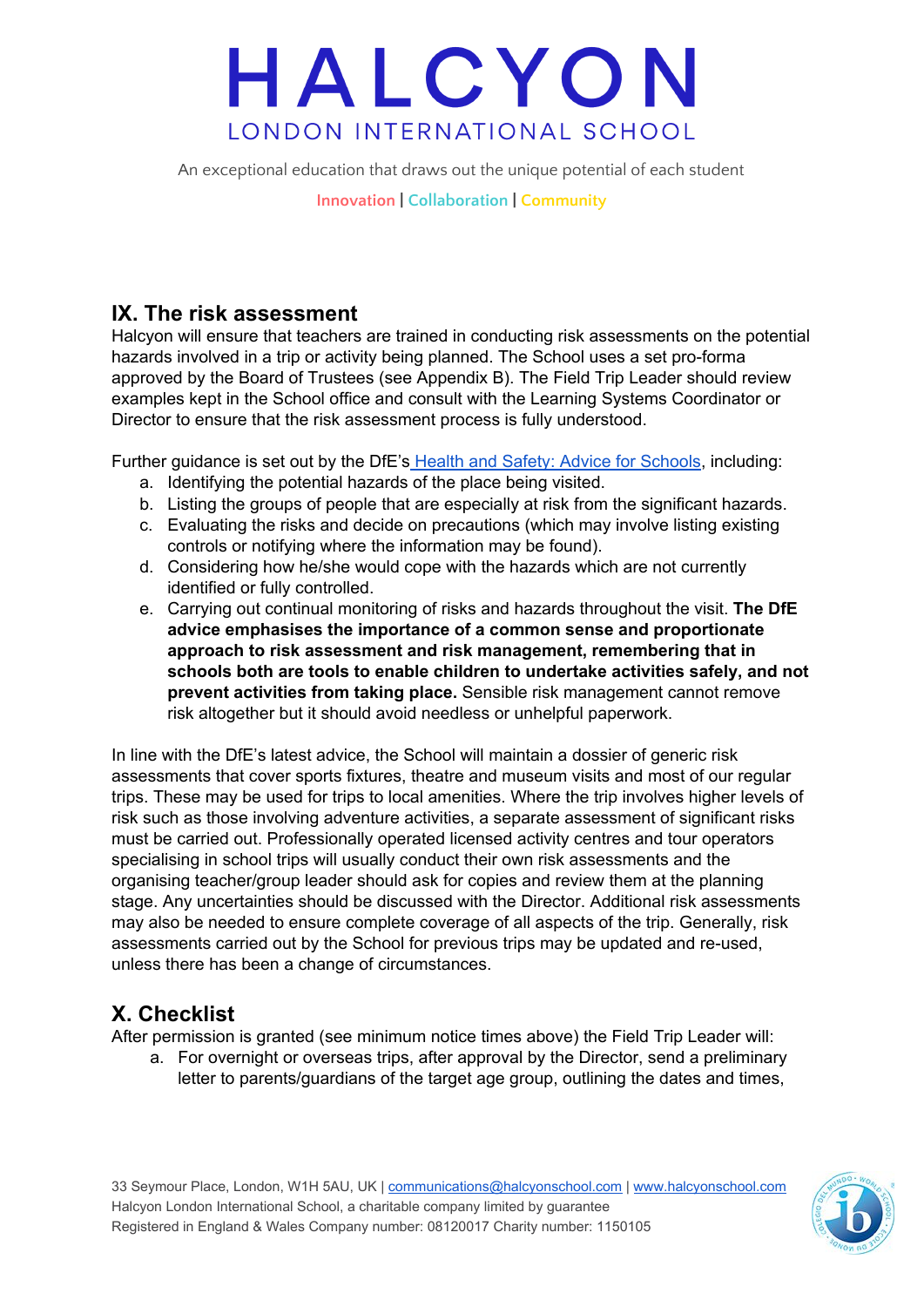An exceptional education that draws out the unique potential of each student

#### **Innovation | Collaboration | Community**

purpose of the trip, the programme, travel and accommodation, accompanying adults, and the expected maximum cost. The letter will:

- i. seek expressions of interest and/or acceptance, together with a deposit or full payment
- ii. provide a date for a briefing for parents
- iii. explain any restrictions on numbers
- iv. brief the students about the trip, its dates and purpose
- b. Check names of all students wishing to participate to identify any students who may require special arrangements (specific medical, behavioural, dietary, special educational needs, etc.)
- c. Arrange with the Finance Director to set up a unique cost centre in the School accounts for the trip or confirm the appropriate educational budget. The Finance Director will invoice parents for the balance of the cost of the trip and authorise payment to the airline, hotel, travel company, etc.
- d. Notify the Financial and Operations Director of any cash float (which has been included in the approved budget) that will be required
- e. Ensure that a School mobile phone has been arranged and collected
- f. Insist that all coaches are fitted with seat belts
- g. Inform parents of the medical and visa requirements. Advise parents of non-British passport holders that they are responsible for ascertaining the visa requirements of the country to be visited
- h. Brief and prepare the students in advance
- i. Ensure that plenty of advance notice is given if students need special equipment.

#### **For trips abroad**

**Not less than six weeks before departure**, the Field Trip Leader will:

- j. Arrange a meeting with parents to brief them on all aspects of the trip, including:
	- i. the itinerary, including the meeting and collection points
	- ii. contact details for hotels/hostels/ names and/or addresses of the host families
	- iii. explanation of how rooming assignments
	- iv. explanation of any possible culinary differences/dietary restrictions
	- v. the number of the School mobile phone/s issued to the organising teacher/group leader
	- vi. the money, kit and equipment that the students need. The appropriate dress code of the country
	- vii. the medical and visa requirements
	- viii. the expected standards of behaviour, and the potential risks of irresponsible behaviour

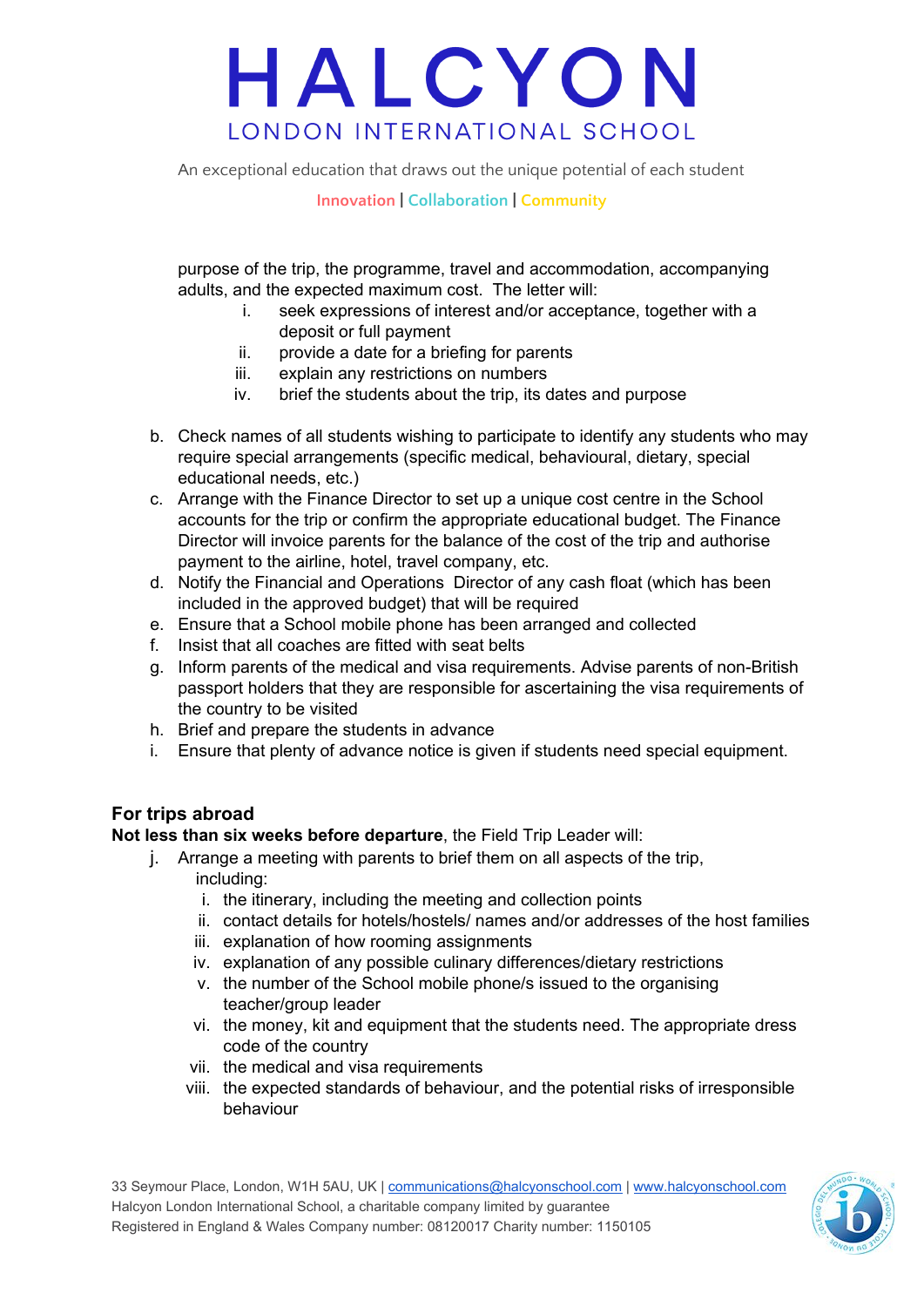An exceptional education that draws out the unique potential of each student

#### **Innovation | Collaboration | Community**

- ix. remind parents that those students who misbehave risk being sent home at their parents' expense. The School's behaviour policy applies off-site as well as at school.
- x. explain position on bringing expensive electronic equipment (mobile phones, laptops, iPods, iPads, cameras)
- xi. arrangements for handling illness and accidents, and arrangements for informing parents in such circumstances
- xii. arrangements for communicating with parents in the event that the return is delayed
- xiii. the need to notify the School in the event of contact with an infectious disease within four weeks of travelling
- xiv. the need for a copy of each student's passport, visa, etc.
- xv. if appropriate, explain any meal requirements (packed lunch / money)
- k. Brief students on expectations of standards of behaviour and cultural differences
- l. Review first aid arrangements and book travelling first aid kit from the receptionist
- m. Obtain photocopies of each student's passport
- n. Check all tickets for accuracy. Store them securely in the school until collection.

By agreement with the Learning Systems Coordinator or the Director these arrangements may be conveyed in writing to the parents with acknowledgment of receipt.

#### **Not less than two weeks before departure**, the Field Trip Leader will:

- o. Collect from the School office any cash advances required for incidental expenses not included or for emergencies
- p. Ensure that room assignments have been planned
- q. Meet with the other members of staff to discuss the itinerary, the risk assessment, the respective roles of the organising teacher/group leader and other accompanying staff, catering and accommodation arrangements, and emergency procedures
- r. Prepare trip folder for the Administrative Officer and for each member of staff accompanying the trip, that contains the following information:
	- i. the itinerary (including address, phone numbers etc. of all locations where the party is staying)
	- ii. the organising teacher's/group leader's mobile number/the School number and Director's mobile for evening/weekend contact
	- iii. mobile numbers of all participating staff
	- iv. a list of students, together with copies of their parental contact forms (which includes details of each students' medical conditions)
	- v. copies of all passports and travel documents
	- vi. a copy of the risk assessment
	- vii. names of First Aider/s on trips
	- viii. local phone numbers for emergency services

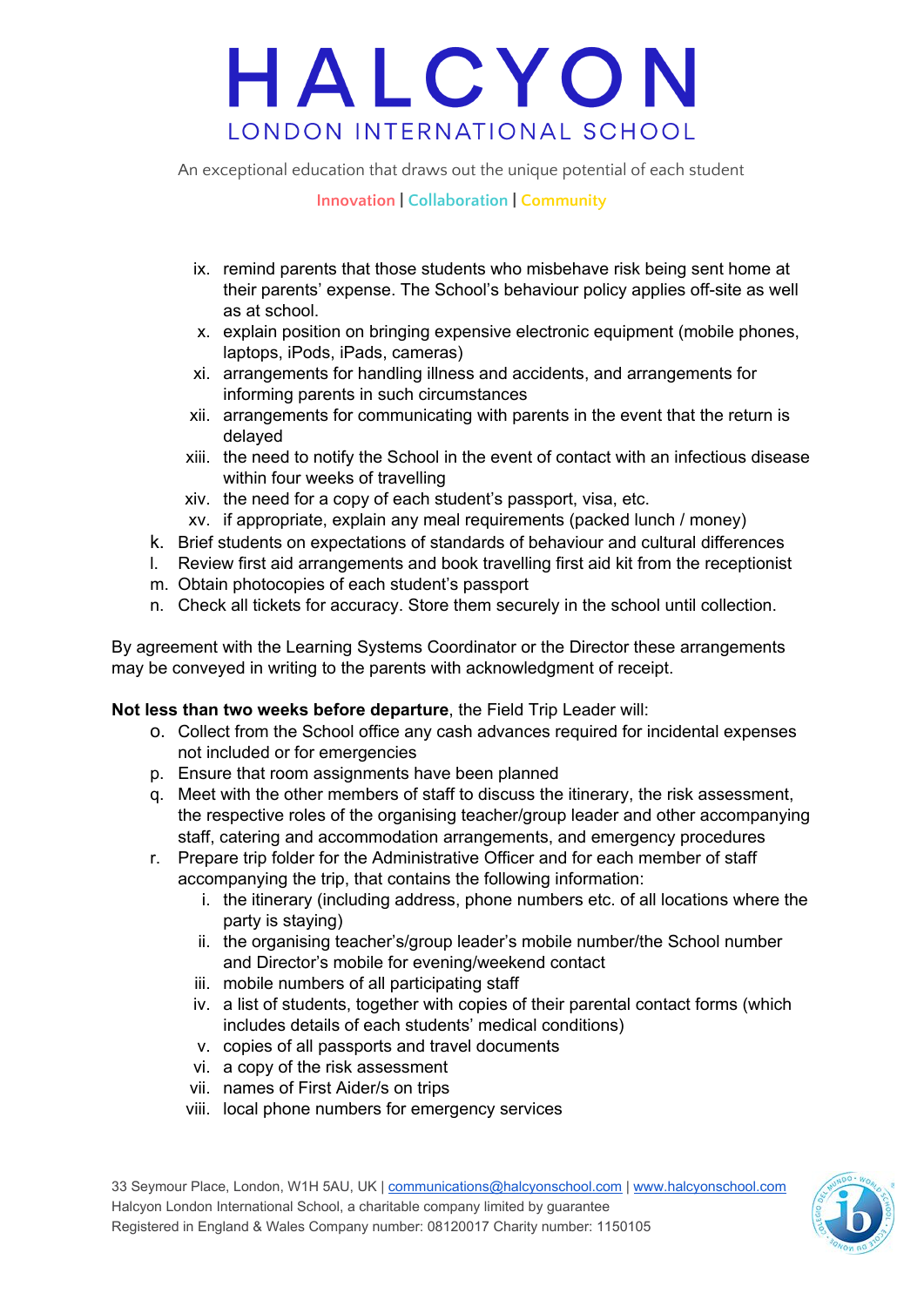An exceptional education that draws out the unique potential of each student

**Innovation | Collaboration | Community**

ix. location of local hospital alternative transport access in the event of an emergency or severe travel delays.

#### **The week before departure**, the Field Trip Leader will:

- s. collect tickets
- t. give trip information packs to the Receptionist and accompanying staff
- u. give each student the name(s), address(es) and phone number(s) of their accommodation
- v. remind students about the meeting point, dress code, standards of behaviour, etc.
- w. remind students of the potential risks of irresponsible behaviour, including safety procedures related to the methods of transport to be used
- x. remind students to bring packed lunch or money
- y. remind students to bring passports. Ask to see each passport
- z. collect travelling first aid kit(s). Check contents.

### **D. During the Trip**

Primary responsibility for the safe conduct of the trip rests with Field Trip Leader. He or she has sole responsibility for amending the itinerary in the event of unforeseen delay. He or she will liaise with host organisations or hotels in the event of difficulties between a student and their accommodation situation or host family. He or she may delegate part or all of the responsibility for the following to one or more of the accompanying staff:

- I. Carrying out a head count (on getting on and off each form of transport; entering or leaving a museum, restaurant, activity centre, hotel, etc.).
- II. Checking that all students wear their seat belts
- III. Checking the fire exits and escape routes at each hotel or hostel and ensuring each student has rehearsed the emergency escape route
- IV. Ensuring that sleeping accommodation is suitable
- V. Check potential on-site hazards (such as potentially faulty equipment, dangerous looking electrical wiring, etc.).
- VI. Setting times for students to be in their rooms at night.
- VII. Organising and conducting corridor or room checks, always a collaborative supervision with at least two members of staff, organised to respect student gender
- VIII. Giving all students the number of the School's mobile if they are going to be allowed out in small, supervised groups
- IX. Keeping a record of all student mobile numbers
- X. Explaining to students a procedure and steps to take if they are separated from the group

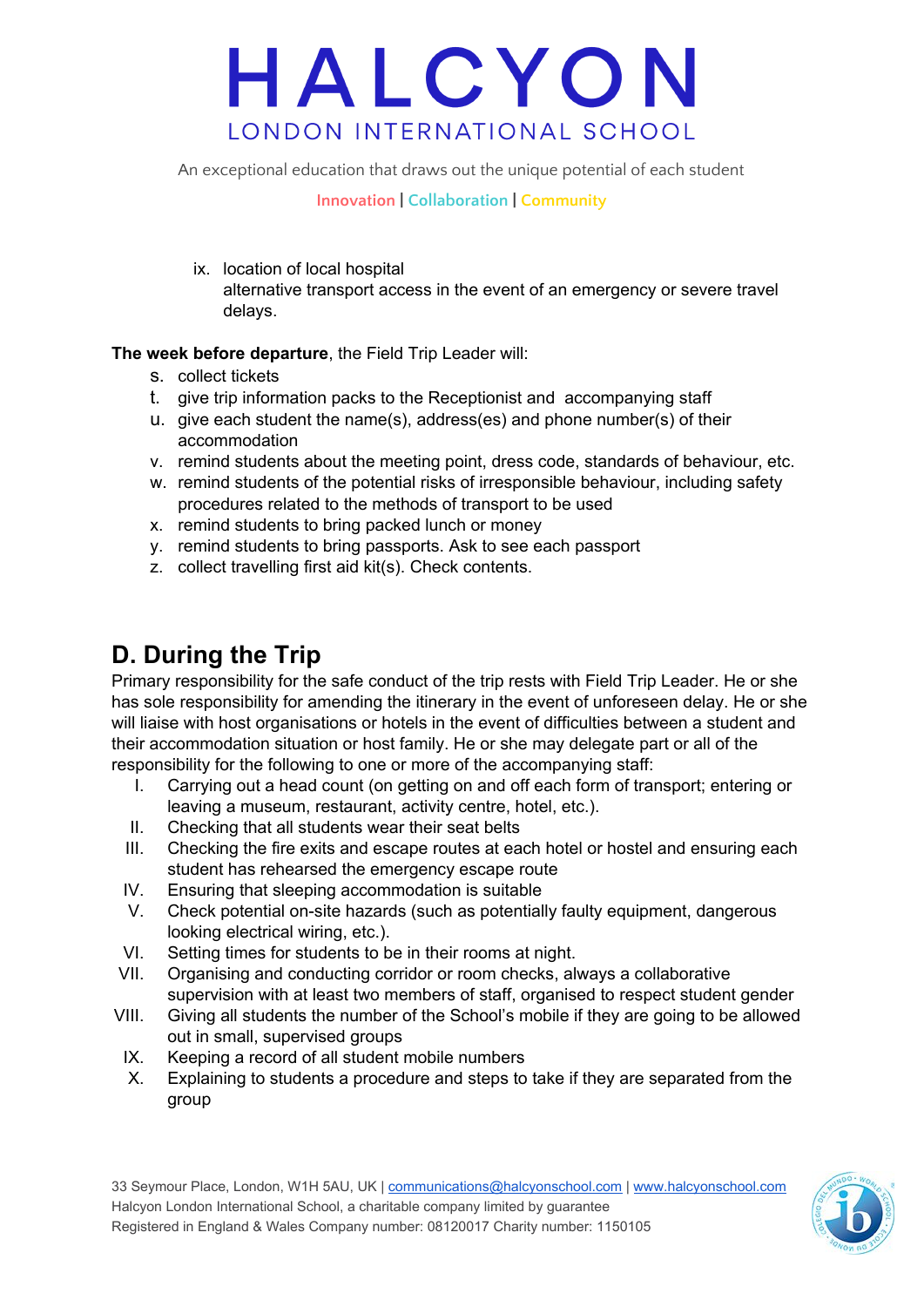An exceptional education that draws out the unique potential of each student

**Innovation | Collaboration | Community**

- XI. Explaining to students what should be done if they are approached by a stranger
- XII. Setting agreed times and locations for checking students when they work or are allowed out unsupervised in small groups
- XIII. Enforcing expected standards of behaviour
- XIV. Looking after, or reminding students to look after, passports and valuables
- XV. Storing cash and tickets in the hotel safe
- XVI. Keeping an account of all minor expenditure
- XVII. Recording all minor accidents and incidents
- XVIII. Recording any minor behaviour incidents

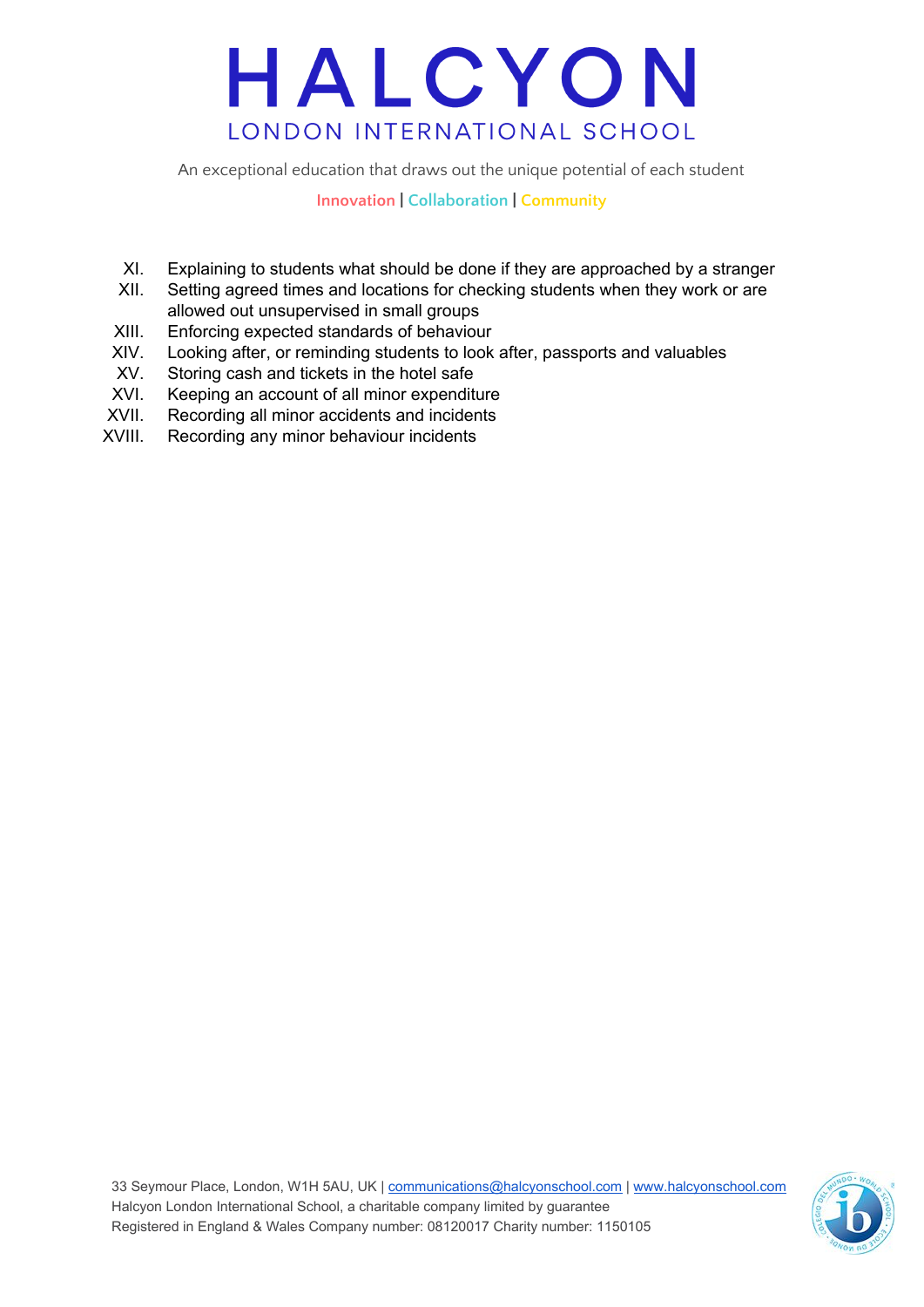An exceptional education that draws out the unique potential of each student

**Innovation | Collaboration | Community**

## **E. Dealing with accidents or emergencies**

#### **I. Illness or minor accidents**

If a student has a **minor accident** or becomes ill, the Field Trip Leader, or another member of staff, will take them to the local hospital or clinic and inform the Director. If the trip is outside the UK, the Field Trip Leader will notify the insurers on their helpline to arrange (where possible) for the medical bill to be sent directly to the insurance company for settlement. If the accident is more serious the School's medical insurers may arrange for the student (accompanied by a member of staff) to be repatriated to the UK.

The Field Trip Leader must telephone the student's parents if their child has been in, or suffered injury from, an accident requiring **minor** medical treatment. If the FTL has any doubt about the seriousness of the situation, or the decision to call parents, then s/he should call the Director for advice.

#### **II. Serious Accident or Incident & Emergency procedures**

In the event of a serious accident or incident resulting in the death or injury of one or more of the students or staff, the Field Trip Leader's first priority is to summon the emergency services and to arrange for medical attention for the injured. One of the accompanying members of staff should accompany the injured student(s) to hospital. The Field Trip Leader must:

- a. ensure that the rest of the group is safe and supervised and reassured of their own wellbeing
- b. inform the Director of events, providing a full, calm and factual account as the circumstances permit. Where the full facts are yet to emerge, he/she should say so, and ensure that follow-up communications with the Director are maintained
- c. arrange (using the deputy group leader or another member of staff) for the School's insurers to be contacted as quickly as possible, together with the British Consul, if the accident happened overseas
- d. ensure that the incident is properly recorded and liaise with the Director in respect of any further investigation or report(s), if required.

Depending on circumstances, the Director will choose how and when to inform families of the situation. The School has a duty to speak personally to the parents of any student who has suffered some injury or mishap. We may use mass communication methods (SMS, email, online) for communicating with those whose children are not affected.

Communication with the media should be left to the Director. The Field Trip Leader should refer the media to the Director and under no circumstances should anyone make any

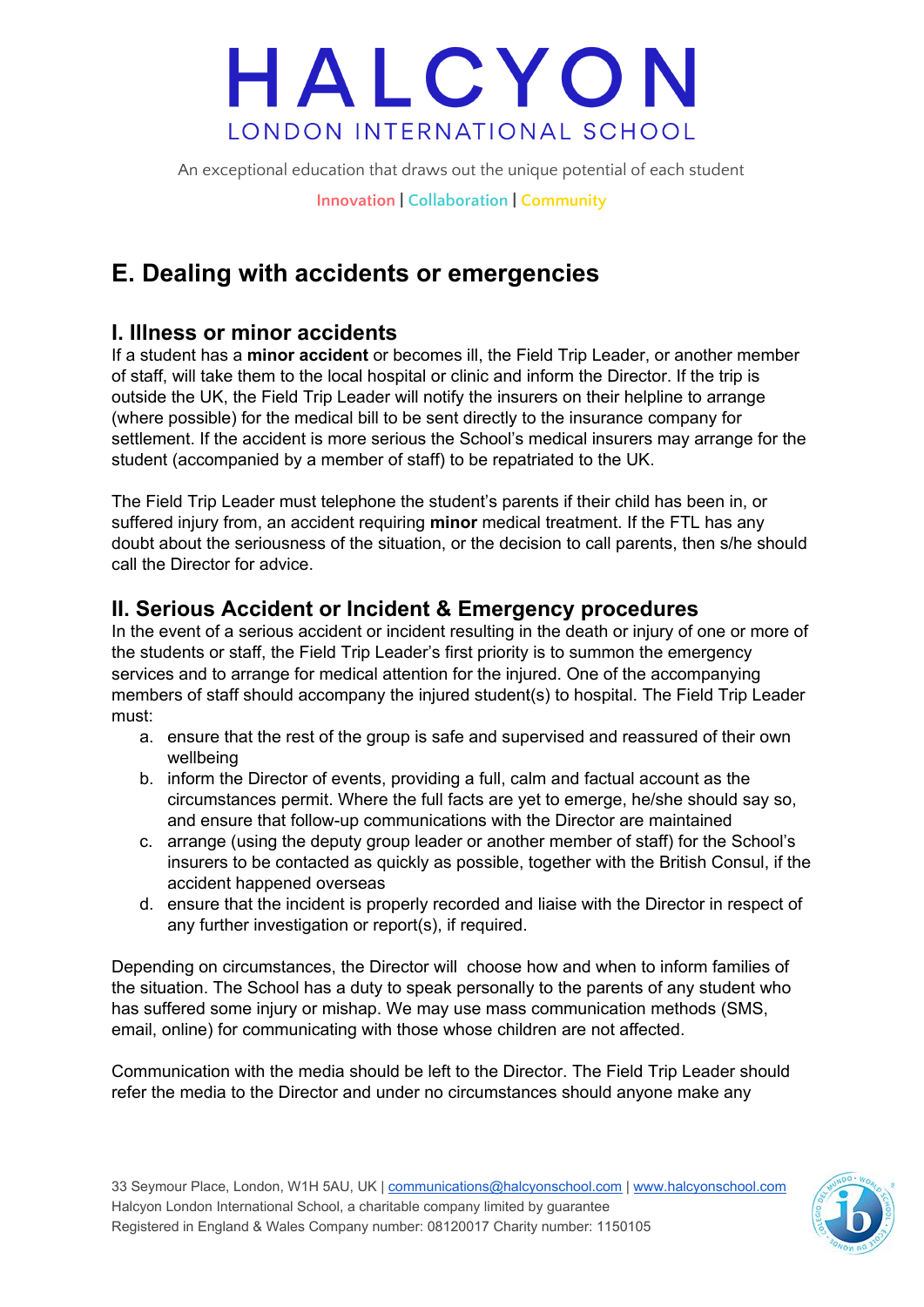An exceptional education that draws out the unique potential of each student

**Innovation | Collaboration | Community**

statement to the media. Under no circumstances should anyone make any admission of liability for any occurrence other than on legal advice.

Students should be advised not to talk to the media and be protected from media intrusion. They should also be made aware that anything they share publicly on social networks could be used by the media.

### **III. Delayed return**

If a trip is delayed, the Field Trip Leader should telephone the School office, or the Director (out of school hours), who will in turn notify all the parents on their contact numbers to alert them to the delay and the revised time of arrival.

### **IV. On return**

Each Field Trip Leader is asked to provide the Director with reports of accidents, and potential but avoided accidents/incidents, on their return. Personal observations and lessons learned are also valuable and these must be recorded using the Trip Reflection Form (Appendix D). The Field Trip Leader should return all school property, together with a report of any lost or damaged property.

#### **V. Trip Expenditure**

The Field Trip Leader is responsible for returning any unused monies to the School office along with any receipts for cash spent. If a personal credit card has been used, transaction vouchers must be submitted with a reimbursement claim. The organising teacher/group leader is also responsible for producing a schedule of all expenditure on the trip.

> *Approved by Board of Trustees October 2012. Reviewed 25 July 2013. Reviewed 9 August 2013. Approved by Board of Trustees January 2014. Revised 21 December 2015. Approved by Board of Trustees 17 February 2016. Revised August 2019. Approved by the Board of Trustees September 17 2019*

*This policy will be reviewed annually, or more regularly in light of any significant changes in statutory requirements and legislation.*

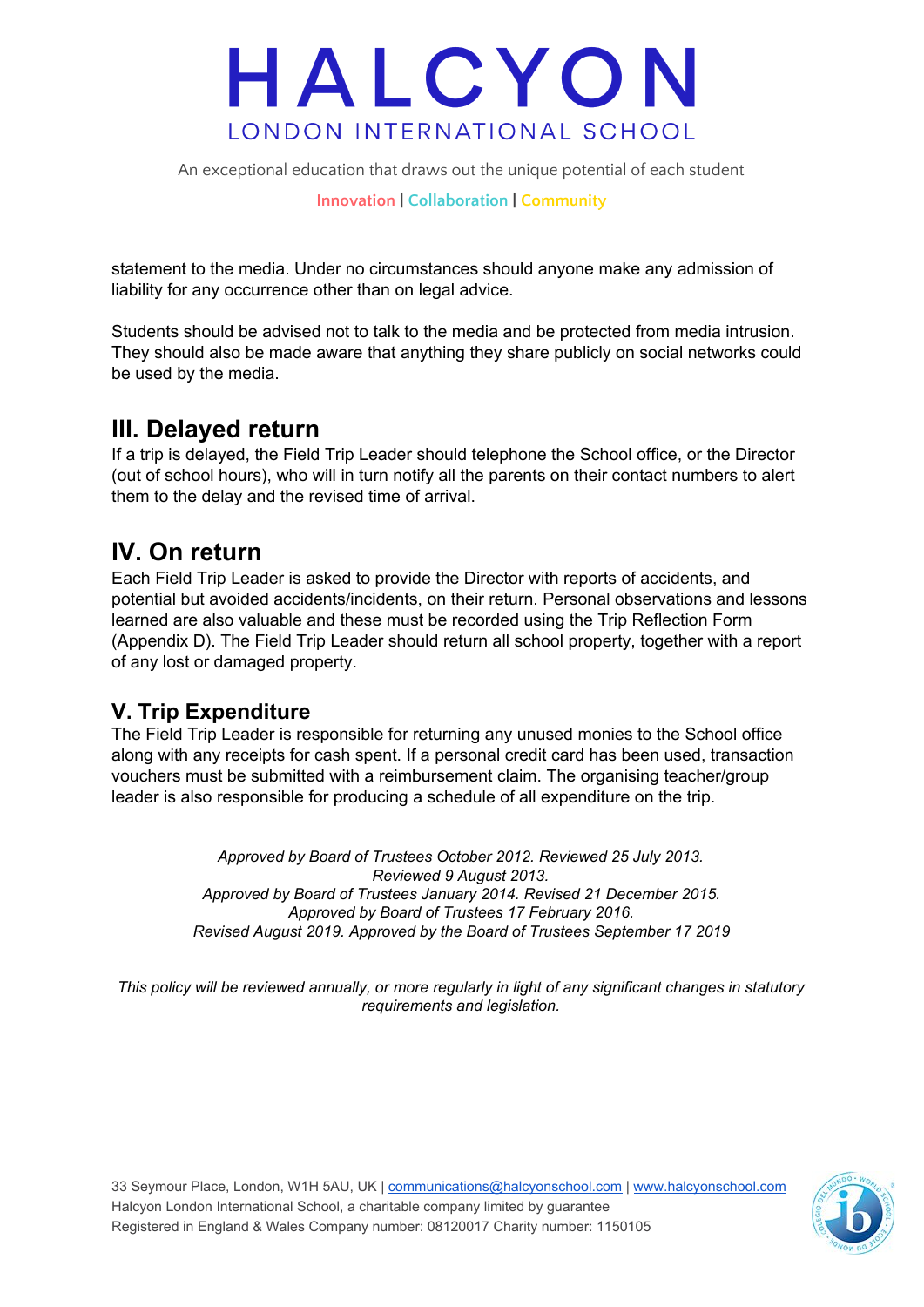

An exceptional education that draws out the unique potential of each student

**Innovation | Collaboration | Community**

## **Appendix A: Trip Proposal Form**

This form should be attached to related supporting paperwork (eg: student list, itinerary, risk assessment/s) and be given to the Director a minimum of one week in advance for day trip; six weeks in advance for overseas or overnight trips; eight weeks in advance for overseas trips that may require visas).

| $\overline{1}$ . | Destination venue/s and/or host<br>organisations with contact names<br>and telephone numbers                                                                                                                                                                                                                                            |                  |
|------------------|-----------------------------------------------------------------------------------------------------------------------------------------------------------------------------------------------------------------------------------------------------------------------------------------------------------------------------------------|------------------|
|                  |                                                                                                                                                                                                                                                                                                                                         |                  |
| 2.               | Proposed dates (from/to) - please<br>check calendar for religious holiday<br>clashes, etc. NB: If there is flexibility as to<br>the timing, consideration should be given to<br>other activities, tests and examinations,<br>student timetables, and major religious<br>festivals which may discourage some students<br>from attending. |                  |
| 3a.              | Name of organising teacher/group<br>leader                                                                                                                                                                                                                                                                                              |                  |
| 3 <sub>b</sub>   | <b>Contact details for above</b>                                                                                                                                                                                                                                                                                                        |                  |
| 3c.              | Have you organised or been<br>involved with this trip before?                                                                                                                                                                                                                                                                           | Y/N              |
| $\overline{4}$ . | <b>Purpose of trip/curriculum</b><br>area/objectives NB: In all cases the<br>reasons for a school trip must be based on<br>sound pedagogical or educational reasons.                                                                                                                                                                    |                  |
| 5.               | <b>Student list</b>                                                                                                                                                                                                                                                                                                                     | (to be attached) |
| 6.               | <b>Student-adult ratio NB: There must be</b><br>an adequate ratio of adults (at least 1:10) to<br>supervise students throughout each trip. The<br>ratio should become closer the more complex<br>or hazardous the activity. If staff have any<br>queries they should consult with the Director.                                         |                  |
| <b>7a.</b>       | Deputy group leader/teacher                                                                                                                                                                                                                                                                                                             |                  |
| 7b.              | <b>Contact details for above</b>                                                                                                                                                                                                                                                                                                        |                  |

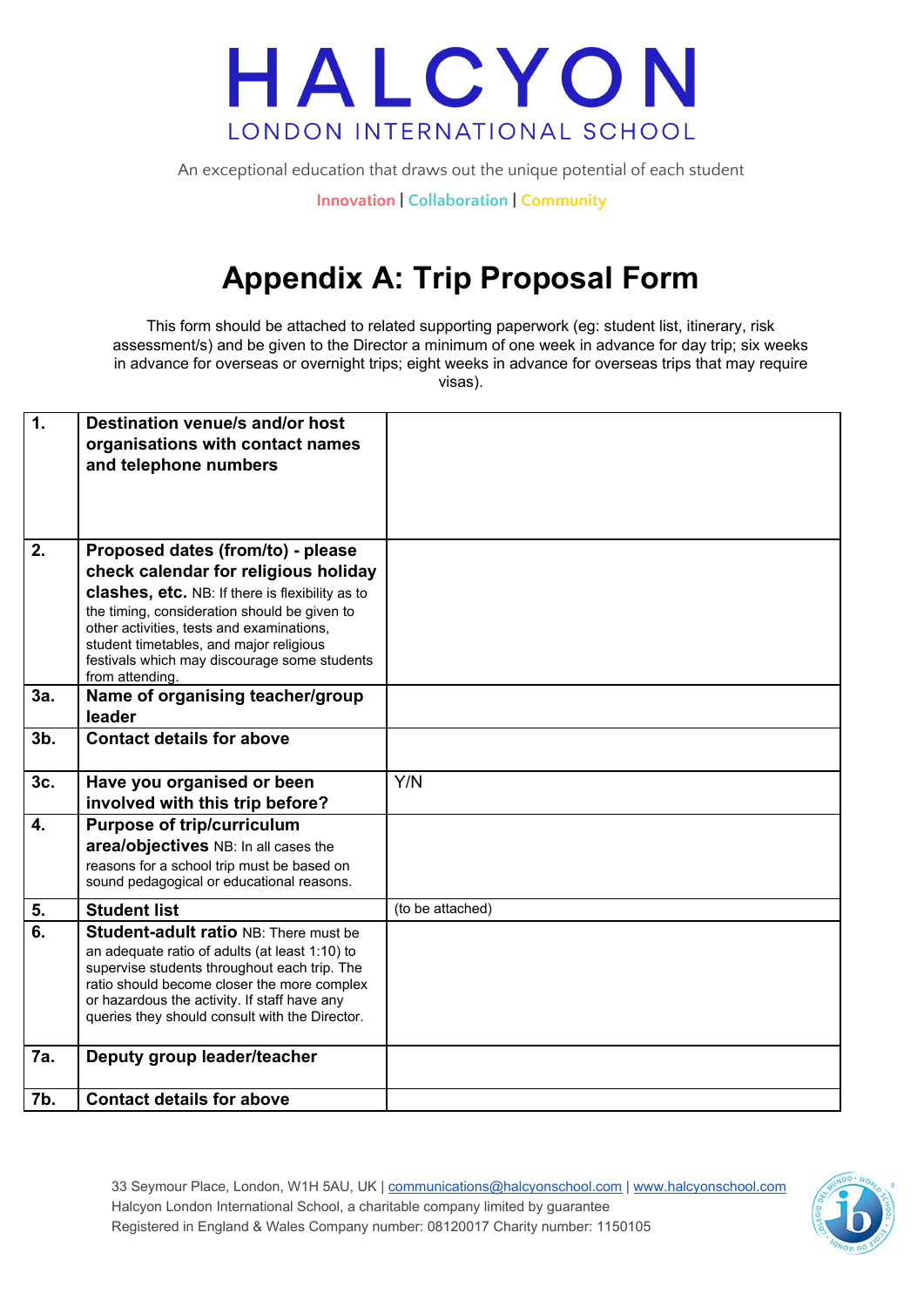An exceptional education that draws out the unique potential of each student

#### **Innovation | Collaboration | Community**

| 8.   | Other accompanying staff/adults                                                               |                  |
|------|-----------------------------------------------------------------------------------------------|------------------|
|      | NB: Considerations for choosing additional                                                    |                  |
|      | adult/staff supervision: Gender balance -                                                     |                  |
|      | residential trips must have male and female<br>adult supervisors; Individual/special needs or |                  |
|      | circumstances of participating students; Nature                                               |                  |
|      | of activities on trip matched to skills/interest of                                           |                  |
|      | accompanying adults; Accommodation                                                            |                  |
|      | arrangements.                                                                                 |                  |
| 9a.  | <b>First Aider required?</b>                                                                  | Y/N              |
| 9b.  | Name and contact details of above                                                             |                  |
| 10a. | Risk assessment (use Appendix B form)                                                         | (to be attached) |
| 10b. | Venue's own risk assessment (if                                                               | (to be attached) |
|      | available)                                                                                    |                  |
| 11.  | <b>Detailed itinerary including:</b>                                                          |                  |
|      | details of mode/s of transport for all                                                        |                  |
|      | legs of journey and contacts<br>departure times                                               |                  |
|      | flight number/port or airport including                                                       |                  |
|      | terminal (if applicable)                                                                      |                  |
|      | expected arrival time at destination                                                          |                  |
|      | details of tour company (if applicable)                                                       |                  |
|      | accommodation details including<br>telephone (if applicable)                                  |                  |
|      | programme of activities                                                                       |                  |
|      | any other relevant information                                                                |                  |
|      | (including visa requirements - is it                                                          |                  |
|      | likely that all students will be able to                                                      |                  |
| 13.  | participate?)<br><b>ATOL/ABTA membership confirmed</b>                                        | Y/N              |
|      | (if applicable)                                                                               |                  |
| 14.  | <b>Activities providers'</b>                                                                  | Y/N              |
|      | licence/insurance confirmed                                                                   |                  |
|      | (if applicable)                                                                               |                  |
| 15.  | Details of access/support provision                                                           |                  |
|      | for student/s                                                                                 |                  |
|      |                                                                                               |                  |
|      |                                                                                               |                  |
|      |                                                                                               |                  |
|      |                                                                                               |                  |
|      |                                                                                               |                  |
| 16a. | Is additional parental consent for                                                            | Y/N              |
|      | this trip required?                                                                           |                  |
|      |                                                                                               |                  |
| 16b. | Is a parent briefing required?                                                                | Y/N              |

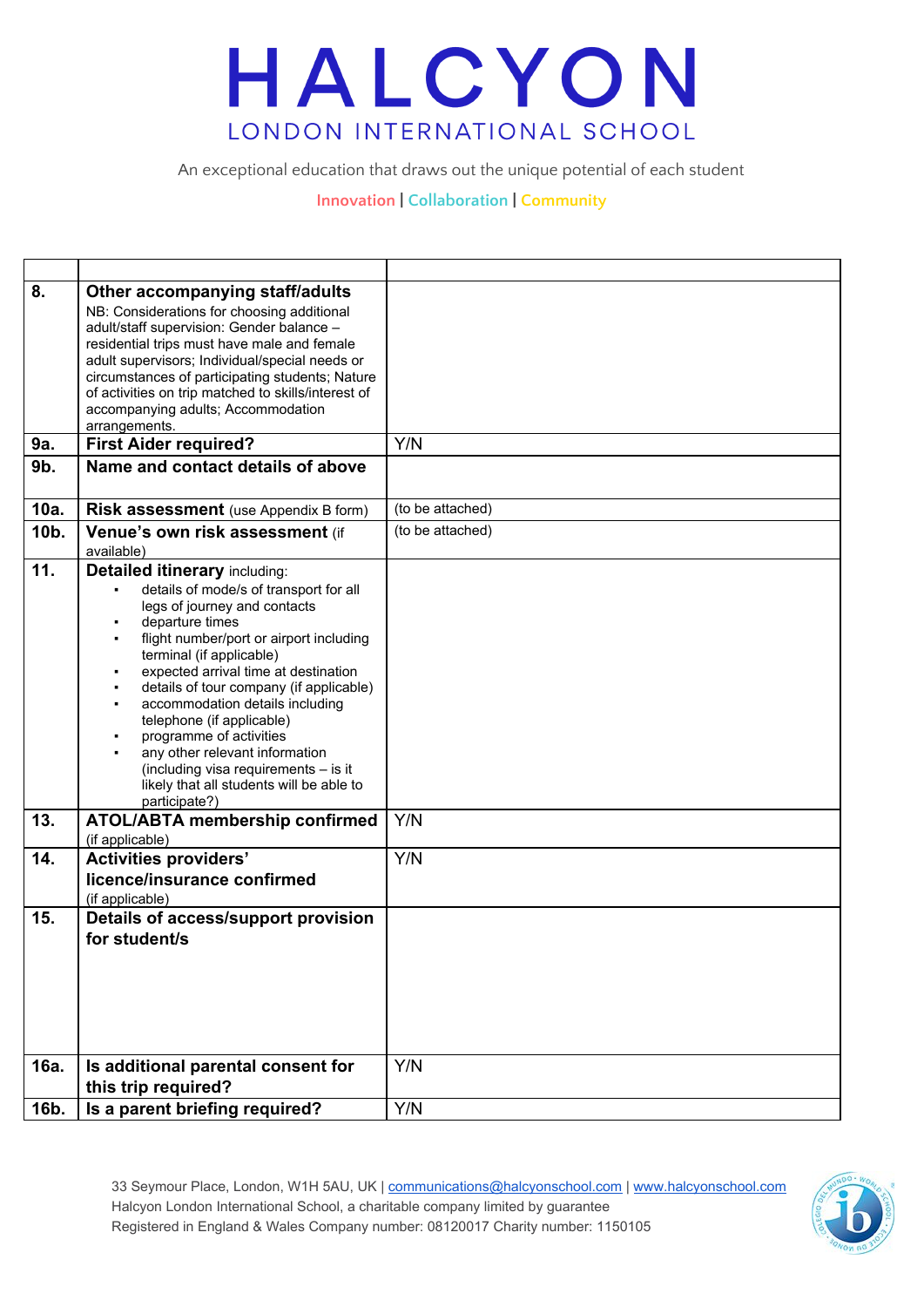An exceptional education that draws out the unique potential of each student

#### **Innovation | Collaboration | Community**

| 17.                                                                                  | If the trip represents bias towards<br>partisan political issues, what will<br>be done to redress the bias?                       |                  |      |
|--------------------------------------------------------------------------------------|-----------------------------------------------------------------------------------------------------------------------------------|------------------|------|
|                                                                                      | (eg: provide details of debrief or other<br>educational activity or lesson planned)                                               |                  |      |
| 18.                                                                                  | Indicative budget including incidental<br>costs (eg: support materials, guides,<br>translators)                                   | (to be attached) |      |
| 19.                                                                                  | Approximate cost per student                                                                                                      |                  |      |
| 20.                                                                                  | Is the organising teacher/group<br>leader aware of their<br>role/responsibilities as detailed in<br>the Educational Trips policy? | Y/N              |      |
| Signed by organising teacher/group<br>leader                                         |                                                                                                                                   | signature        | date |
| Director's Permission to book trip                                                   |                                                                                                                                   | Y/N              |      |
| (consider spread of trips for age group/in school year)<br><b>Signed by Director</b> |                                                                                                                                   | signature        | date |
|                                                                                      |                                                                                                                                   |                  |      |
| Have confirmed trip dates/details been<br>entered on the school calendar?            |                                                                                                                                   | Y/N              |      |

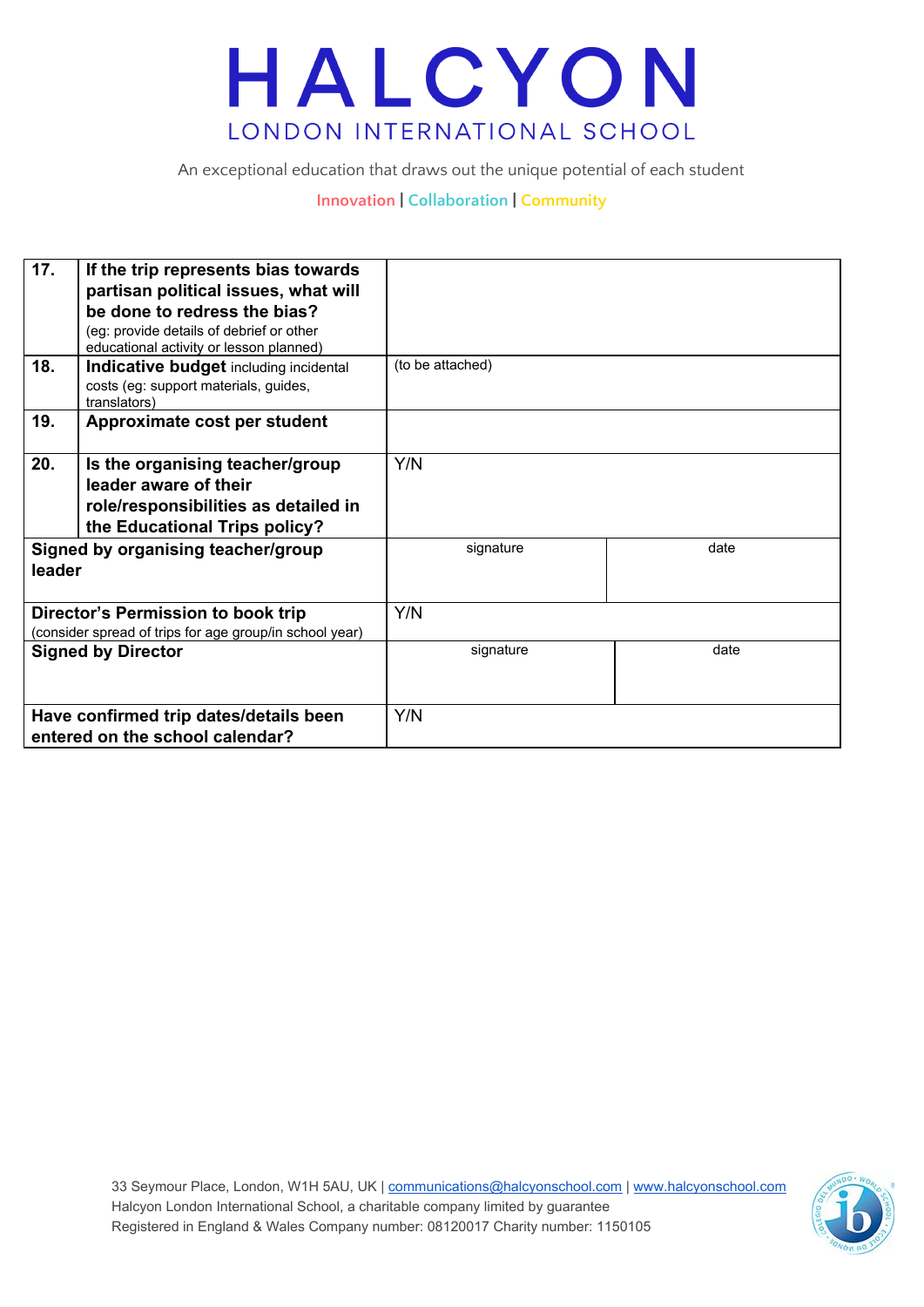An exceptional education that draws out the unique potential of each student

**Innovation | Collaboration | Community**

## **Appendix B: Trip Risk Assessment**

The school's template risk [assessment](https://docs.google.com/document/d/1QHsTg0nsQA5LZIA5BMsOrL67PFFU3QEYNmarrSa_N9U/template/preview?usp=drive_web&ouid=%7BuserId%7D) form should be completed and attached with related supporting paperwork to Appendix B (Trip Proposal Form) and usually be given to the Director a minimum of one week in advance for day trips; six weeks in advance for overseas or overnight trips; eight weeks in advance for overseas trips that may require visas).

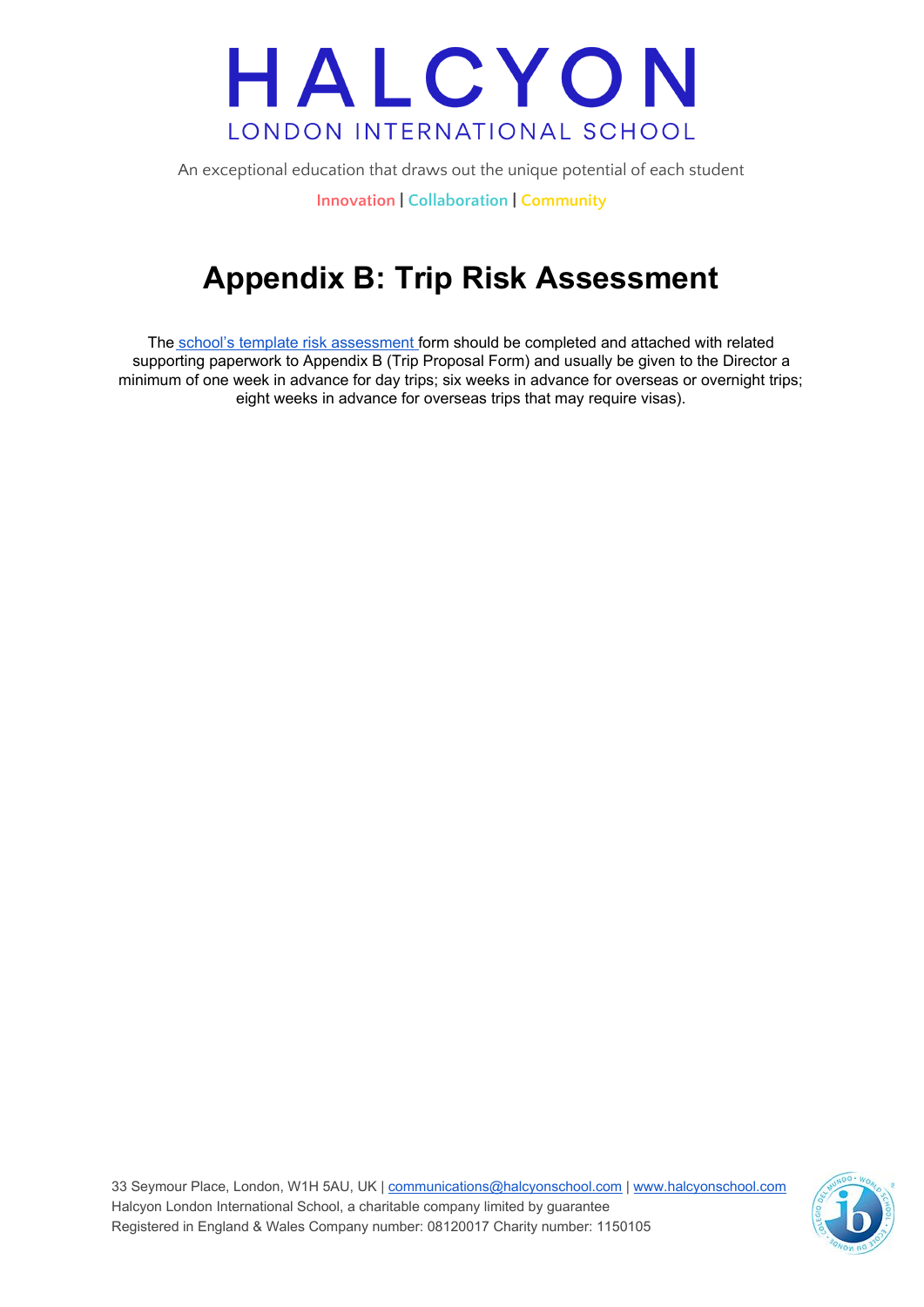An exceptional education that draws out the unique potential of each student

**Innovation | Collaboration | Community**

## **Appendix C: Additional Parental Consent Form**

Specific written parental consent is not normally required for the majority of trips which take place during the normal school day. When the child joins the School, parents sign a general consent allowing their child to be taken off-site as such trips are an important part of Halcyon's approach to learning and development.

Overnight and/or overseas trips and trips that are deemed to be hazardous (eg: watersports activities), will need additional parental consent, however, using the template form below.

### **TRIP CONSENT FORM**

Please sign and date the form below if you are happy for your child, *<name of the child>*:

- a) To take part in  $\leq$  nsert name of trip  $\geq$ ; and
- b) To be given first aid or urgent medical treatment during this trip.

Please complete the medical information section below (if applicable) and sign and date this form if you agree to the above.

MEDICAL INFORMATION *(while we already have medical information about your child in their school record, we would like to confirm we have the latest information, so please complete the section below if applicable)*

Details of any medical condition that my child suffers from and any medication my child should take during this trip:

33 Seymour Place, London, W1H 5AU, UK | [communications@halcyonschool.com](mailto:communications@halcyonschool.com) | [www.halcyonschool.com](http://www.halcyonschool.com/) Halcyon London International School, a charitable company limited by guarantee Registered in England & Wales Company number: 08120017 Charity number: 1150105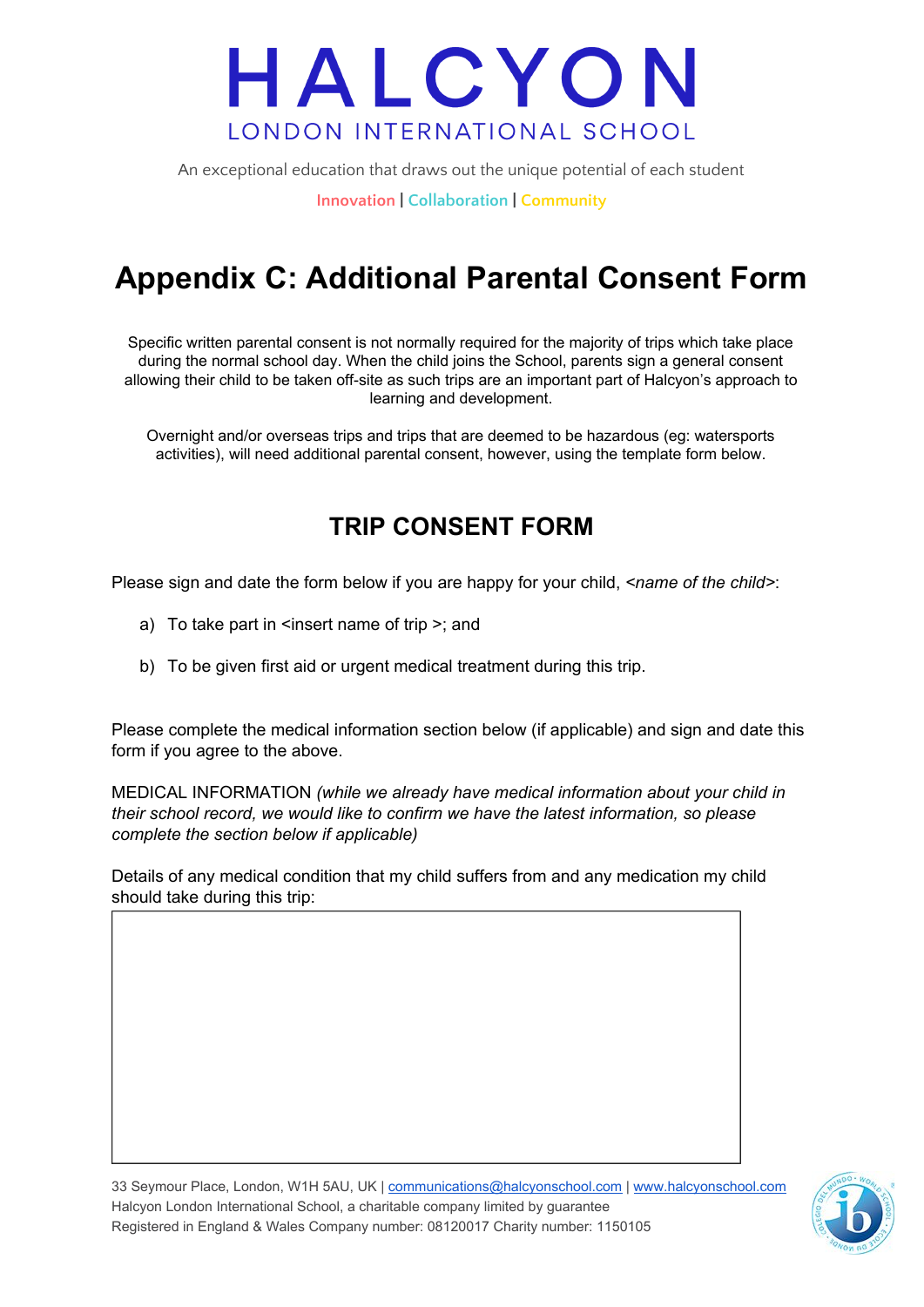

An exceptional education that draws out the unique potential of each student

**Innovation | Collaboration | Community**

**Signed:\_\_\_\_\_\_\_\_\_\_\_\_\_\_\_\_\_\_\_\_\_\_\_\_\_\_\_\_\_\_\_\_\_\_\_\_\_\_\_\_\_\_\_\_\_\_\_\_\_\_\_\_\_\_\_\_\_\_\_**

**Date:\_\_\_\_\_\_\_\_\_\_\_\_\_\_\_\_\_\_\_\_\_\_\_\_\_\_\_\_\_\_\_\_\_\_\_\_\_\_\_\_\_\_\_\_\_\_\_\_\_\_\_\_\_\_\_\_\_\_\_\_\_**